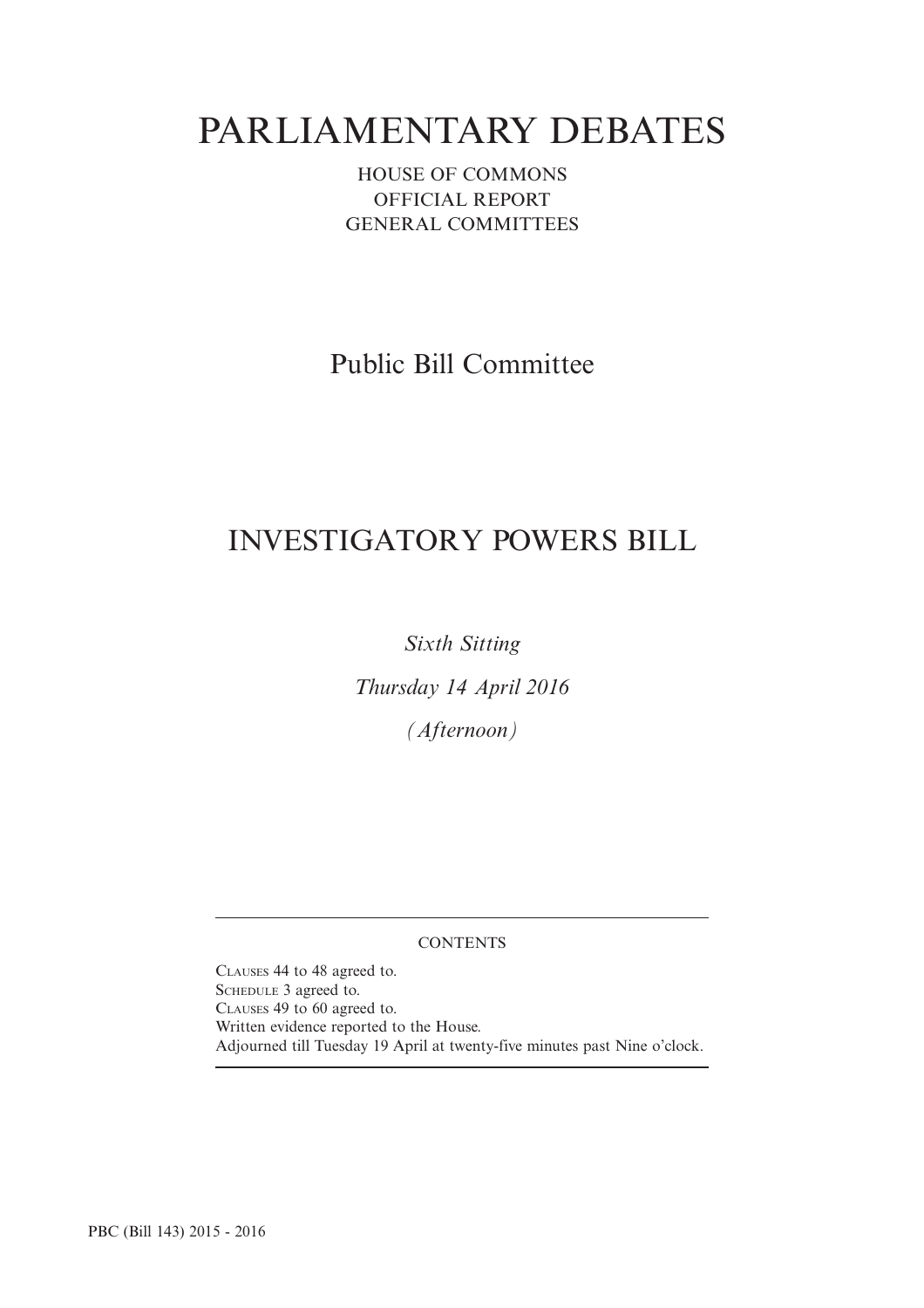No proofs can be supplied. Corrections that Members suggest for the final version of the report should be clearly marked in a copy of the report—not telephoned—and must be received in the Editor's Room, House of Commons,

**not later than**

**Monday 18 April 2016**

© Parliamentary Copyright House of Commons 2016 *This publication may be reproduced under the terms of the Open Parliament licence, which is published at www.parliament.uk/site-information/copyright/.*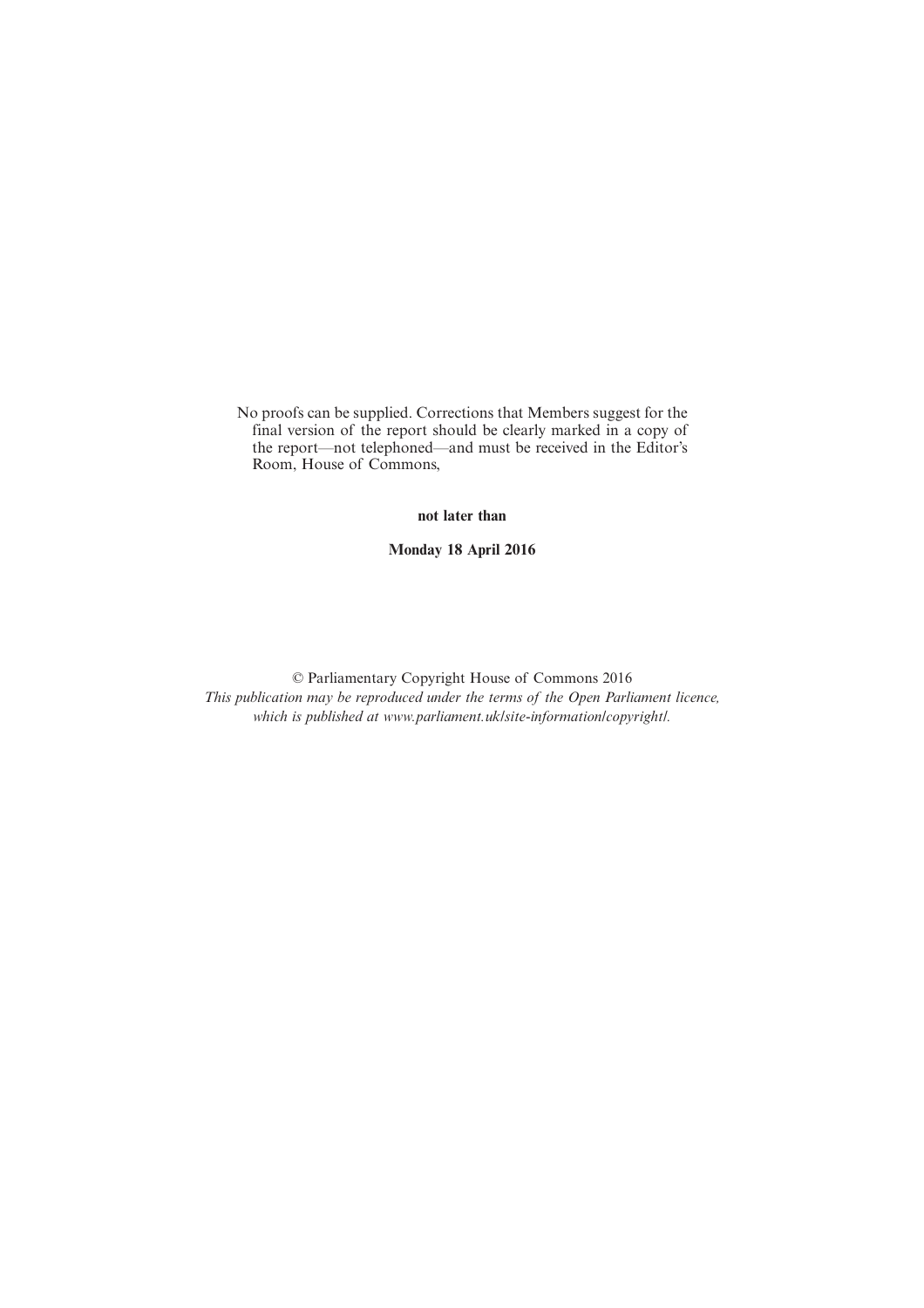#### **The Committee consisted of the following Members:**

*Chairs:* †ALBERT OWEN NADINE DORRIES

† Atkins, Victoria *(Louth and Horncastle)* (Con)

- † Buckland, Robert *(Solicitor General)*
- † Cherry, Joanna *(Edinburgh South West)* (SNP)

† Davies, Byron *(Gower)* (Con)

† Fernandes, Suella *(Fareham)* (Con)

† Frazer, Lucy *(South East Cambridgeshire)* (Con)

† Hayes, Mr John *(Minister for Security)*

† Hayman, Sue *(Workington)* (Lab)

† Hoare, Simon *(North Dorset)* (Con)

† Kinnock, Stephen *(Aberavon)* (Lab)

† Kirby, Simon *(Brighton, Kemptown)* (Con)

† Kyle, Peter *(Hove)* (Lab)

- † Matheson, Christian *(City of Chester)* (Lab)
- † Newlands, Gavin *(Paisley and Renfrewshire North)* (SNP)
- † Starmer, Keir *(Holborn and St Pancras)* (Lab)
- † Stephenson, Andrew *(Pendle)* (Con)
- † Stevens, Jo *(Cardiff Central)* (Lab)
- † Warman, Matt *(Boston and Skegness)* (Con)

Glenn McKee, *Committee Clerk*

**† attended the Committee**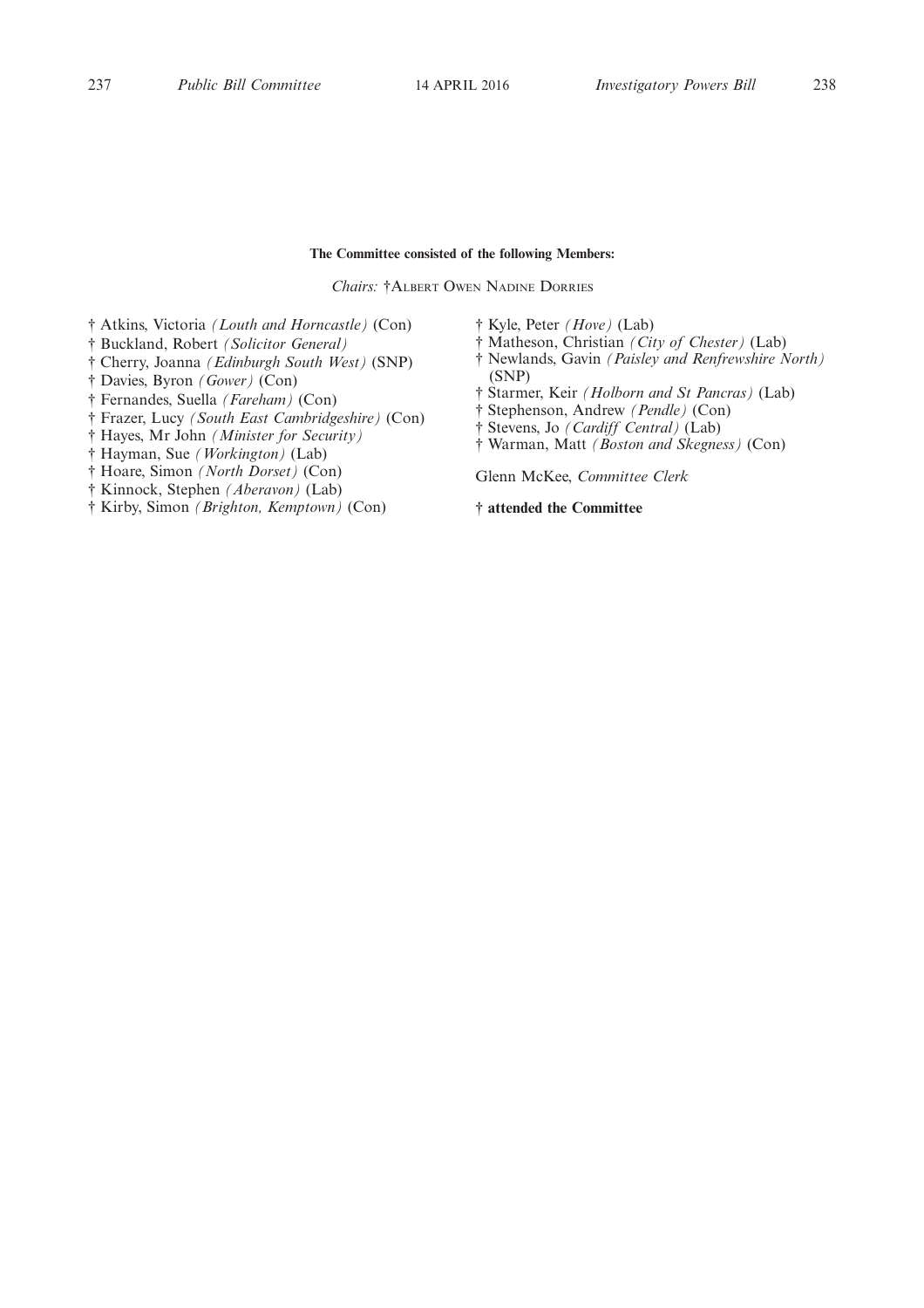## Public Bill Committee

*Thursday 14 April 2016*

*(Afternoon)*

[ALBERT OWEN *in the Chair*]

## **Investigatory Powers Bill**

#### **Clause 44**

INTERCEPTION IN IMMIGRATION DETENTION FACILITIES

2 pm

*Question proposed,* That the clause stand part of the Bill.

**Joanna Cherry** (Edinburgh South West) (SNP): The clause deals inter alia with interception in immigration detention facilities, and it is that which leads me to oppose its inclusion in the Bill. We can see that there is some replication of previous legislation in the provisions that deal with interception in prisons and psychiatric institutions, but the provision on immigration detention facilities is new and it is deficient in several respects. The theory underlying it is deficient, because immigration detention facilities are dealt with in a part of the Bill that includes psychiatric hospitals and the facilities are defined to include immigration removal centres, which are short-term holding facilities in which people, including families with children, are held in the so-called pre-departure accommodation.

Immigration detention has been the subject of much discussion on the Floors of both Houses because it is done by administrative fiat and without limit of time. The person detained will not have been brought before a court or tribunal to have the lawfulness of their detention or entitlement to bail considered, unless they instigate such a process; and the powers to detain are very broad and cover a large number of scenarios. The Bill states that conduct is to be authorised if it is done in the exercise of any power conferred by or under the detention centre rules or the rules for short-term holding facilities.

**The Minister for Security (Mr John Hayes):** It may help the hon. and learned Lady to abbreviate her remarks if  $\overline{I}$  say that the provision is not intended and cannot be used to deal with someone's asylum or immigration status. That is not its purpose. With that assurance, perhaps the last point she made will not quite hold the water in her mind that it currently does.

**Joanna Cherry:** That does not really give me the assurance I seek. I was going to say that, under the clause, conduct is to be authorised if it is done in the exercise of any power conferred by or under the detention centre rules, or the rules for short-term holding facilities and pre-departure accommodation made under sections 157 and 157A of the Immigration and Asylum Act 1999 respectively. The latter sets of rules do not actually exist. Rules governing the regulation and management of short-term holding facilities were made in 2002, but it took until 2006 for draft rules to appear covering similar ground for short-term holding facilities as the detention centre rules do for immigration removal centres.

Back in 2006 the Home Office consulted on draft rules, to which various persons responded. In 2009 the Home Office consulted on another draft of the rules, to which there were further responses, many of them adverse; a number of freedom of information requests and parliamentary questions followed. In April 2012 the rules were described by the then Minister, the right hon. Member for Ashford (Damian Green), as being "still under development".

In March 2014, during the passage of the most recent immigration Bill, which became the Immigration Act 2014, Lord Taylor of Holbeach gave a commitment to Lord Avebury, who had been chasing the rules since 2006, that

"rules governing the management and operation of short-term holding facilities and the Cedars pre-departure accommodation will be introduced before the Summer Recess."—[*Official Report, House of Lords,* 3 March 2014; Vol. 752, c. 1140.]

Lord Avebury was informed before the recess that the commitment would not be met. He continued to pursue the matter, and draft rules were finally published on 18 February this year, almost a decade after the first draft was published and some 14 years after they were envisaged. That wait does not appear to have produced a version markedly different from earlier versions or particularly tailored to short-term facilities. In those circumstances, it is very far from clear what powers are being given by the current Bill. That shall be the gravamen of my exception to the clause.

In his review of immigration detention, Sir Stephen Shaw paid special attention to the problems of short-term holding facilities and the dreadful conditions in some of them. We have all heard about that on the Floor of the House. His concerns led him to recommend that a discussion draft of the short-term holding facility rules should be published as a matter of urgency. In the meantime, after he had said that, Her Majesty's chief inspector of prisons published a damning report on one particular facility, the Longport freight shed in Dover, describing the dire state of the facilities there. He said:

"on various occasions Home Office staff told us that they did not consider Longport to be a place of detention…despite detainees being in possession of legal authority to detain documentation and obviously being unable to leave. At this facility, the normal mechanisms of internal oversight and accountability that should apply to any form of detention were lacking."

Under such circumstances, the notion of any lawful exercise of the powers contained in clause 44 seems fanciful.

There are also problems with immigration removal centres. The latest version of the detention centre rules dates from 2001. They were last amended in 2005 to update the name of the tribunal hearing immigration cases and bail applications, but by the time that was done the name itself was out of date because it had already been replaced by the immigration and asylum chamber of the first-tier and upper tribunals. The rules contain a broad range of powers from powers to fingerprint individuals and powers of search, to powers to identify survivors of torture or persons with a mental or physical illness; powers on medical information and notification of illness and death; powers to segregate and use force, and powers to carry out compulsory tests for drugs. There are also rules regarding visitors to centres and contractors.

My point is that the rules cover the sorts of matters that would be covered by prison rules but they apply to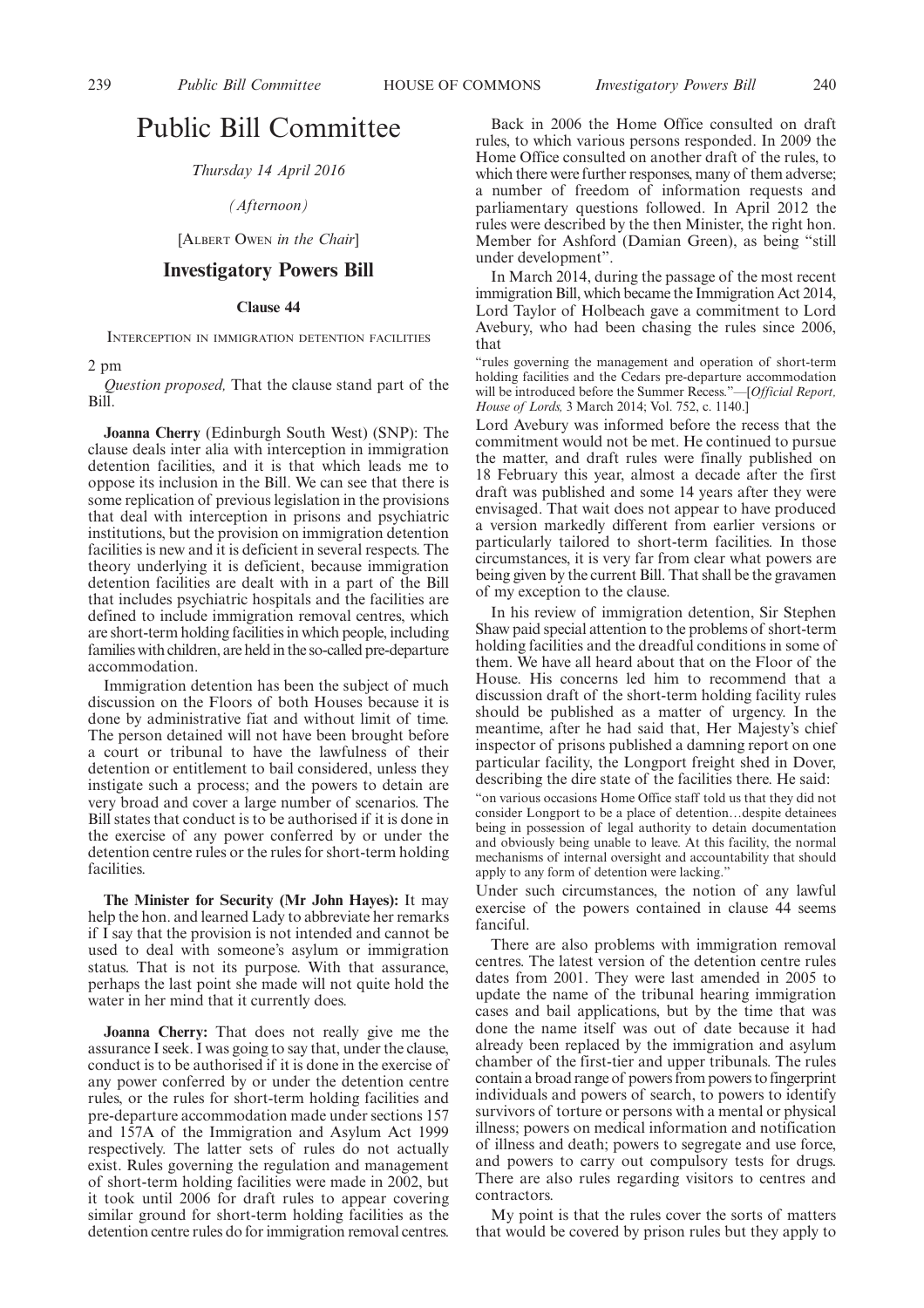a different regime and to people who have not been detained by the courts or by due process of law. The overall effect is a lack of clarity. When one is working against the background of rules that do not exist or, if they do exist, lack clarity, a clause such as clause 44 potentially has a very far-reaching impact on people whose civil liberties are already severely undermined by the circumstances of their detention. The Government do not need to take just my word for that; it is a view widely held, including by a number of Government Back Benchers and peers.

**Keir Starmer** (Holborn and St Pancras) (Lab): We will not oppose the clause but I wish to put on record our concern about immigration detention and the intercept of communications in immigration detention facilities. There is growing concern, as has already been said, about the fact of that detention, the length of it and the conditions. There have been a number of reports, to which the Government have responded. In those circumstances, it is incumbent on the Government to justify the clause, although we will not seek to delete it.

**Mr Hayes:** I will be equally brief. There is a misconception about this matter. The Bill as drafted simply ensures that any interception carried out at a detention centre and under detention centre rules is lawful. No purpose is intended other than the maintenance of safety and security of the people in those centres. It is clearly right that officers should be able to intercept attempts to send contraband material, for example, such as drugs, in particularly sensitive environments. The power cannot be used to deal with the outcome of any immigration cases, asylum applications and so on.

The Immigration and Asylum Act 1999 contains the power to make rules for management of immigration detention centres. Clause 44 provides that interception, carried out in accordance with those rules will be within the law. In a sense, it is as simple as that. I can see why the hon. and learned Lady might have misunderstood this, but I can assure her that that is what is in the Bill and, I put on the record, is the Government's position. Rather than detain the Committee now, it might help if I send copies of the detention centre rules to Committee members, as they contain the essence of the argument that I have just made.

**Joanna Cherry:** My essential objection to the clause is that subsection (1) states:

"Conduct taking place in immigration detention facilities is authorised by this section if it is conduct in exercise of any power conferred by or under relevant rules",

with the relevant rules described in subsection (2), and the underlying "relevant rules" are wholly inadequate. There has been a long history of problems with the rules, so the clause rests on a very shaky and unsafe foundation. I am concerned to protect the civil liberties of persons who are not criminals, who are not guilty of any violation of the law, but who are detained under immigration rules and whose civil liberties are already severely curtailed.

**Mr Hayes:** I have a great deal of regard for the hon. and learned Lady's diligence, but she is tilting at windmills. The clause is pretty straightforward. The points she makes about the management of detention centres may be perfectly reasonable debating points for a different Bill at a different time, but this Bill is not really about the management of detention centres and similar places. That matter is rightly dealt with in the relevant legislation. This Bill is merely about the application of certain powers to those centres to ensure that they are lawful. It is not much more complicated than that. On that basis, I commend the clause to the Committee.

*Question put,* That the clause stand part of the Bill.

*The Committee divided:* Ayes 10, Noes 2.

**Division No. 3]**

#### **AYES**

Atkins, Victoria Buckland, Robert Davies, Byron Fernandes, Suella Frazer, Lucy Hayes, rh Mr John Hoare, Simon Kirby, Simon Stephenson, Andrew Warman, Matt

#### **NOES**

Cherry, Joanna Newlands, Gavin

*Question accordingly agreed to. Clause 44 ordered to stand part of the Bill*. *Clauses 45 and 46 ordered to stand part of the Bill*.

#### **Clause 47**

#### SAFEGUARDS RELATING TO DISCLOSURE OF MATERIAL **OVERSEAS**

*Question proposed,* That the clause stand part of the Bill.

**Keir Starmer:** We do not oppose the clause, but I am duty bound to express the concern that the Joint Committee had—there were Opposition Members on the Joint Committee too—about safeguards in the Bill for the sharing of intelligence with overseas agencies. The Joint Committee was particularly concerned about clause 47 and suggested that safeguards should address concerns about potential human rights violations in other countries with which information might be shared. My question to the Solicitor General is: why did the Government not accept that sensible Joint Committee recommendation in the light of those human rights concerns?

#### 2.15 pm

**The Solicitor General (Robert Buckland):** Regarding the Joint Committee's recommendation, all I can say at this stage is that my understanding of the clause is that the issuing authority must also ensure that restrictions are in place that would prevent to the extent considered appropriate the material being used in any legal proceedings outside the United Kingdom, which of course would be prohibited by clause 48. There will be other obligations that the agencies will have to follow—for example, consolidated guidance. If the hon. and learned Gentleman would like any further clarification, I would be happy to write to him.

**Keir Starmer:** I am grateful. *Question put and agreed to. Clause 47 ordered to stand part of the Bill.*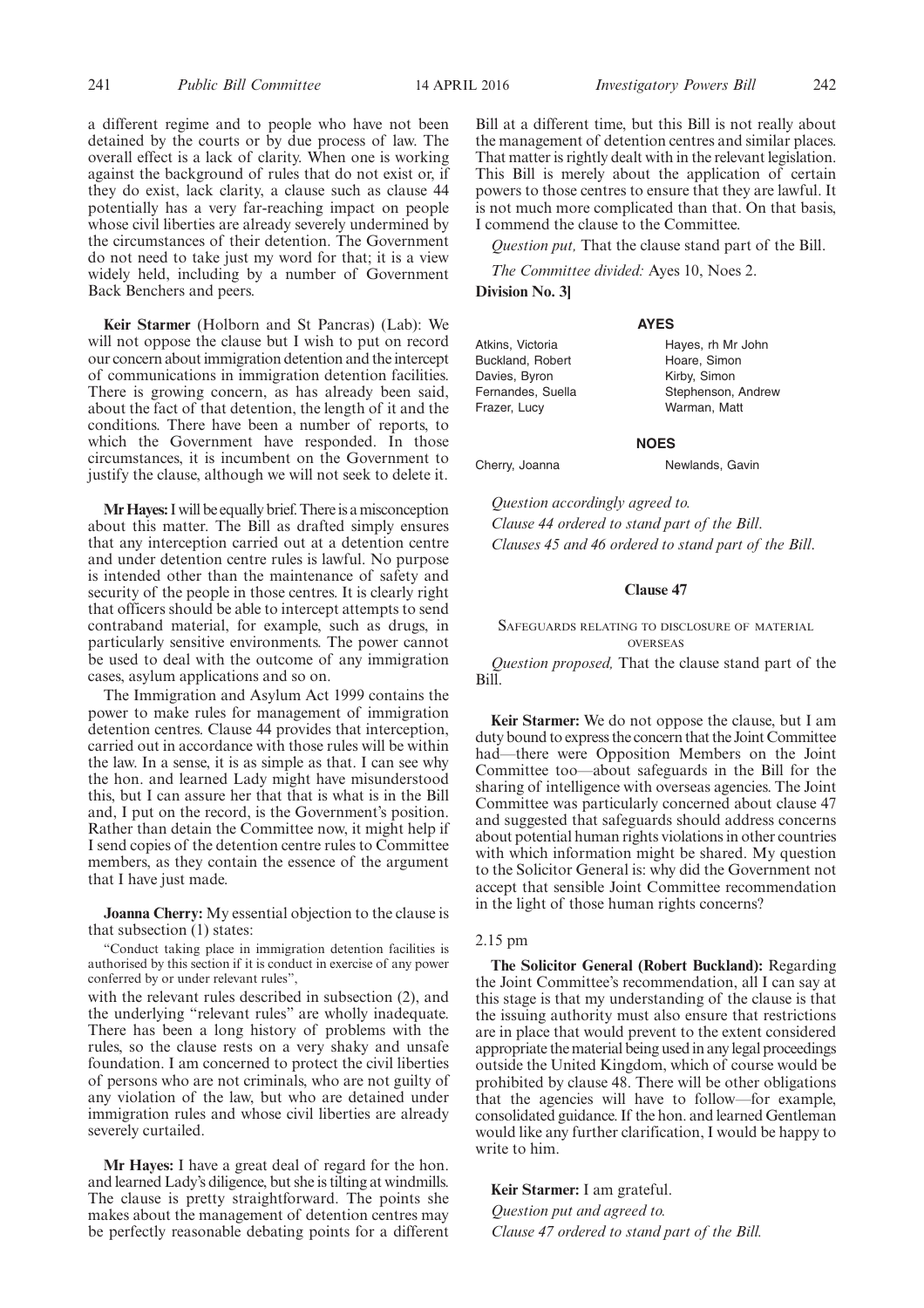#### **Clause 48**

EXCLUSION OF MATTERS FROM LEGAL PROCEEDINGS *Question proposed,* That the clause stand part of the Bill.

**Joanna Cherry:** I oppose the inclusion of the clause in the Bill. Clause 48, with schedule 3, broadly replicates the existing procedure in section 17(1) of the Regulation of Investigatory Powers Act 2000, whereby material obtained by way of an intercept warrant cannot be used as evidence in ordinary criminal proceedings.

Schedule 3 makes a number of exceptions to allow intercept evidence to be considered in civil proceedings where there is a closed material procedure in place—that is where a party and his or her legal team are excluded. Those proceedings would include, for example, proceedings under section 6 of the Justice and Security Act 2013, proceedings in the Special Immigration Appeals Commission or under the Terrorism Prevention and Investigation Measures Act 2011. Schedule 3 makes no exception for criminal proceedings, except in so far as material may be disclosed to the prosecution and to the judge so that the judge might determine whether admissions by the Crown are necessary for the trial to proceed in a manner that is fair. Deleting clause 48 would remove that exclusion, so that there would be an exception for criminal proceedings. It would also permit intercept material to be treated as admissible in both ordinary civil and ordinary criminal proceedings, subject to the ordinary exclusionary rules applicable to other proceedings, including public interest immunity and the provisions of the Justice and Security Act in civil proceedings.

I am indebted to Justice, the human rights group of lawyers that includes members of all parties and none, for its help in formulating my argument for deleting the clause. Justice has long recommended the lifting of the bar on the admission of intercept material as evidence in civil and criminal proceedings. In 2006, it published a document "Intercept Evidence: Lifting the ban", in which it argued that the statutory bar on the use of intercept as evidence was "archaic, unnecessary and counterproductive".

The United Kingdom's ban on intercept evidence in criminal proceedings reflects long-standing Government practice, but it is out of step with the position in many other Commonwealth and European countries, and it has proved increasingly controversial over time. Importantly, the European Court of Human Rights has recognised the value placed on admissible intercept material, in countries where it is available. It has said that admissible intercept material constitutes

"an important safeguard; against arbitrary and unlawful surveillance, as material obtained unlawfully will not be available to found the basis of any prosecution".

**Victoria Atkins** (Louth and Horncastle) (Con): Has the hon. and learned Lady taken into account the Criminal Procedure and Investigations Act 1996, which ensures fairness of disclosure in English and Welsh courts, as practised by many Members of the Committee, and is at the centre of the arguments against admission of this evidence?

**Joanna Cherry:** I have considered it, but we are not talking about disclosure, we are talking about the admissibility of evidence. As the hon. Lady will very well know, things may be disclosed to lawyers in the course of proceedings to try, as I said earlier, to make sure that there is a fair trial, but they are not necessarily admissible. I am talking about lifting the ban on the admissibility of intercept evidence.

**Victoria Atkins:** If there is something under the code that assists the defence or may undermine the prosecution, the prosecutor is obliged to make that known to the judge. A decision is then taken as to whether the disclosure of that material is so necessary that, in effect, the trial cannot continue.

**Joanna Cherry:** Of course the hon. Lady is absolutely right. I said that that was the case earlier, but that is not the end of the matter. As the European Court of Human Rights has recognised, where intercept material is admissible, its admissibility constitutes

"an important safeguard: against arbitrary and unlawful surveillance".

I know many Government Members are not too keen on the European Court of Human Rights; they might find the Privy Council report published December 2014, "Intercept as Evidence", more palatable. In paragraph 84, it confirmed that a fully funded model for the removal of the ban could result in a

"significant increase in the number of successful prosecutions."

That report also reflected concerns of agencies and law enforcement bodies that removing the ban without full funding could reduce its effectiveness. I acknowledge there is a funding issue and I am sure the Government will want to talk about that.

What I am really saying is that the Bill is a lost opportunity to remove the ban on admissibility of intercept material in criminal proceedings, which could benefit all. The Committee has heard what the Privy Council and the European Court of Human Rights have said on that. Many other countries manage to operate effective surveillance systems in which intercept material is admissible in criminal proceedings in certain circumstances. As I said, there will always be public interest immunity and the provisions of the 2013 Act in civil proceedings to allay some of the concerns Government Members might have.

The Joint Committee on the Draft Investigatory Powers Bill recommended that the matter should remain under review, and in paragraph 675 of its report invited the Government to take note of the "significant perceived benefits"of using intercept material in criminal proceedings. There are other arguments in favour of removing this ban. Members may want to think about how the current bar on the use of targeted intercept material relates to a new focus in the Bill on expanded and untargeted access to communications data.

**Victoria Atkins:** How would the hon. and learned Lady recommend that prosecuting counsel deal with an application from the defence to reveal the methodology used by the security services in obtaining intercept material? If the ban is removed, how is prosecuting counsel to answer that?

**Joanna Cherry:** It is not about the methodology; it is about the admissibility of the material itself. Far be it from me to lay down rules, at this stage of proceedings, for the Crown Prosecution Service or the Crown Office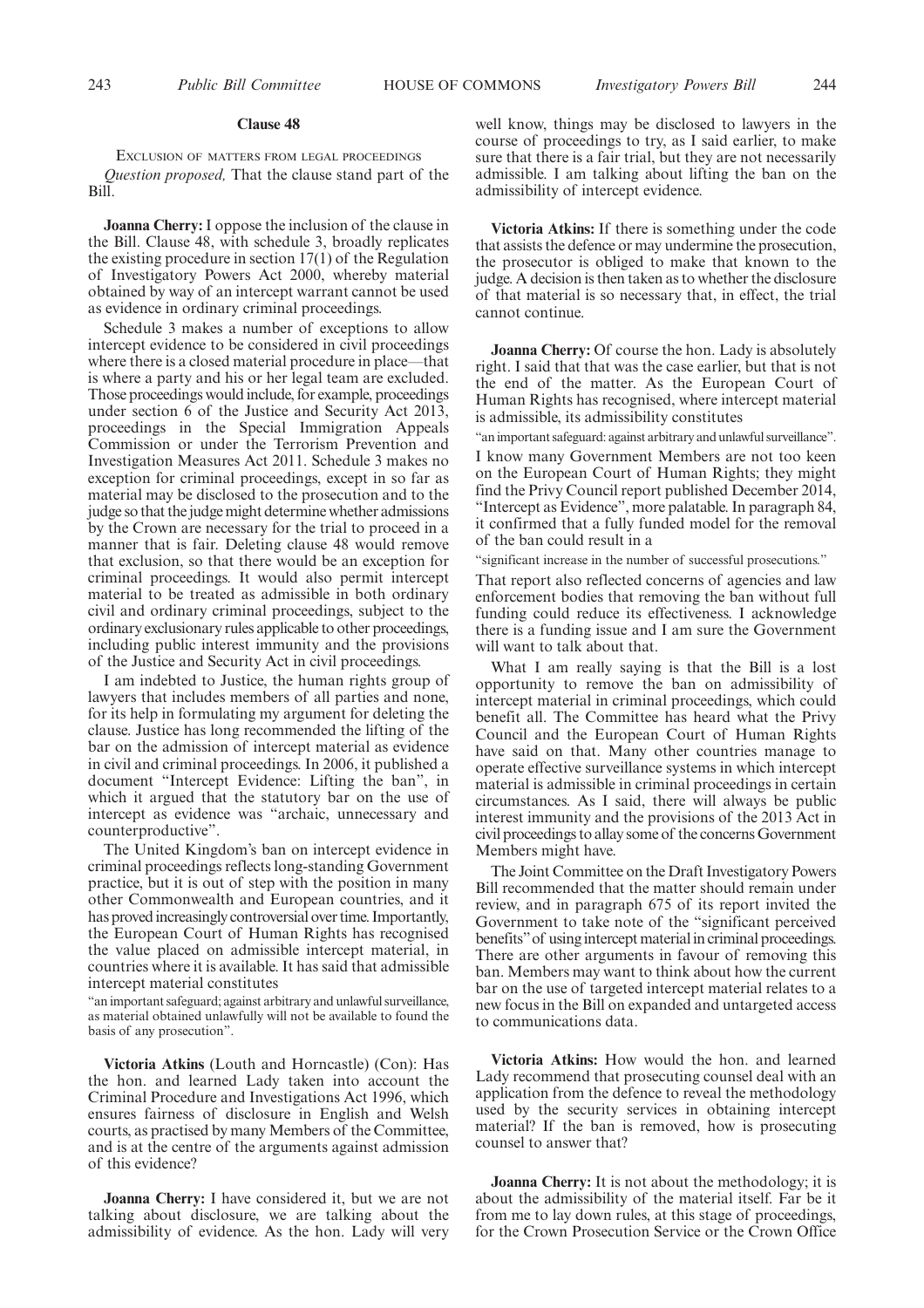and Procurator Fiscal Service in Scotland. That is something that will have to be worked out, but it will not be worked out in a vacuum, because the Privy Council has looked at this detail and many other countries have a system such as this that works.

It comes back to a continuing theme in my concerns about the Bill. Let us not be inward-looking. Members of my party are sometimes accused of being narrow nationalists, but I often think that is an allegation more accurately directed at the Conservatives. We should look at practice elsewhere in the world. Britain is not uniquely placed to decide how to have the best and fairest surveillance system. Our security services probably are world leading—I recognise that, and I mean no disrespect to them—but we are not here just to please them; we are here to protect our constituents' interests, as well as human rights in general, and to produce legislation that is balanced and fair.

I oppose the clause because I think there are good arguments in favour of making intercept material admissible in criminal proceedings. As the hon. Lady has indicated complex procedural rules would have to be built up—we have had a ban in our two legal systems in Scotland and England for so long that we would have to go back to the drawing board and think very carefully. She is right to say that this is not an easy matter, but we are not starting with a blank slate. If we do not want to look to Europe—I know that people are not too keen on Europe at the moment—we can look to the experience of other Commonwealth countries.

**Victoria Atkins:** The reason I keep rising when the hon. and learned Lady mentions other countries is that England and Wales have an extraordinarily thorough—I want to say "generous," but that is not the right word disclosure regime, which is not mirrored elsewhere in the world. Look at the United States: the disclosure tests that occur in this country have very little relationship to what happens in America, so it is not right to compare the two.

**Joanna Cherry:** The hon. Lady makes a fair point that England and Wales have very clear disclosure procedures. Now, thank goodness, so does Scotland as a result of a number of Supreme Court decisions. We had a long way to go 10 years ago, but we have since come a long way. This is not about disclosure; it is about admissibility. Those are two very different things, as she well knows. Frequently things are disclosed that are not admissible.

**Victoria Atkins:** If evidence is admissible, the defence is quite within its rights to ask that question of prosecuting counsel. It is a question that is asked in a different form when a defendant suspects that there is an informant. How is prosecuting counsel to argue against that?

**The Chair:** Order. If the hon. Lady wishes to make interventions, they are to be short. She has an opportunity to make a contribution afterwards.

**Joanna Cherry:** At present, in the United Kingdom intercept evidence is not admissible in criminal trials. My purpose in opposing the clause is to make it admissible in criminal trials and proceedings, but there would have to be very careful rules and procedures, and the nature of our disclosure systems both north and south of the border will need to be taken into account.

I invite Members to consider, on the one hand, how the ban on the use of such material balances the new system that the Bill seeks to introduce of expanded and untargeted access to communications data and whether lifting the ban on the admissibility of intercept evidence in criminal trials would, as the Privy Council has said, increase the likelihood of successful prosecutions and, on the other hand, whether it might also reduce the reliance on administrative alternatives to prosecution, such as terrorism prevention and investigation measures, and on the use of untargeted forms of surveillance. Members will also have to consider whether the Government's cost base analysis is accurate and sustainable. We cannot say that the ceiling would fall down on the security surveillance system in this country if we removed the ban, because the system operates effectively in other countries.

**Keir Starmer:**It is of course the long-standing practice of all Governments to maintain this exclusion. The current form is effectively to continue the regime as it has operated until now. The regime has been reviewed a number of times, and the last review was probably in 2014. As has already been mentioned, the Privy Council said that the regime's removal could lead to an increase in the number of successful prosecutions. The exclusion is frustrating, and I was frustrated in a number of cases when I was Director of Public Prosecutions where, had it been possible to deploy such evidence, individuals who could not be convicted and locked up for serious offences might have been successfully charged and prosecuted. So the ban is a source of frustration because the net result is that, where someone cannot be charged because of this rule, there are only two possibilities in serious cases. One is that they continue to be subjected to surveillance, which can be extremely expensive and resource-intensive. The other is that they are put through some preventive measure, which has advantages and disadvantages but also a shelf life, which is normally shorter than the sort of sentence they might have received if the evidence had been admissible and a conviction had been obtained.

#### 2.30 pm

Having said that, there are disclosure problems in two senses. The first is complying with the requirements of the CPIA. Now, I am not saying that it cannot be done but, although there have been reviews, it is time to look at it again. There are ways in which that could be accommodated. It would have to mean some adjustment of the existing rules because it is difficult to accommodate in the rules as they are. Historically, there has always been a secondary concern, which is disclosure of techniques. It would be difficult to have a regime that did not involve the risk of disclosing techniques. Those have been the most influential factors when this has been reviewed.

We have to accept that, in the past two or three years, something pretty extraordinary has happened in the field. The Bill is partly the result of that because powers and techniques that were not known are now avowed. Therefore, the risk that there once was that some of the techniques that we are now scrutinising—and which it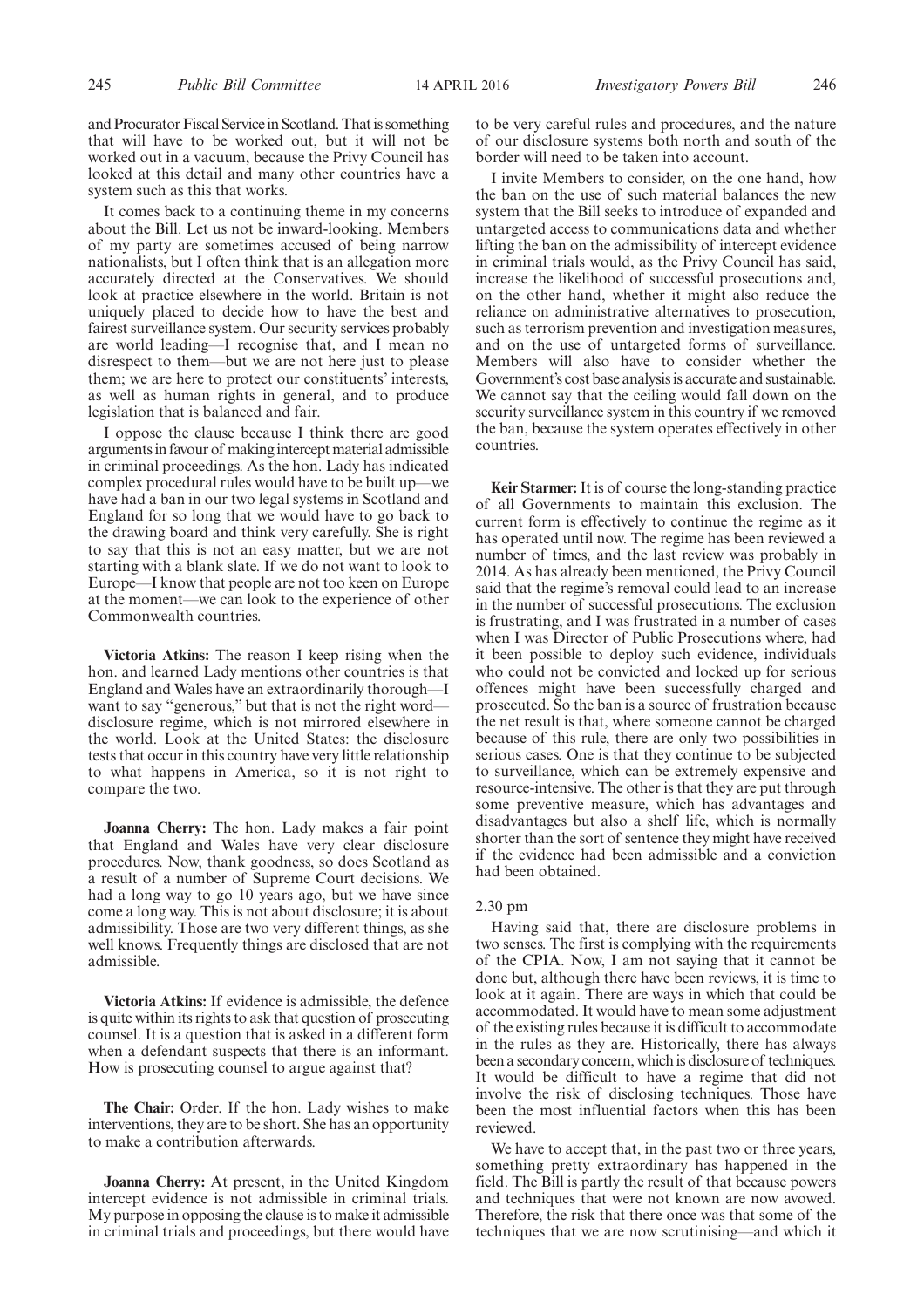was thought, two or three years ago, would be extremely risky to disclose—are now out there. That is why I do not support deleting the provision, but I do want to put on the record that there is now room for a review, and it is not the same old review. It is a review on a very different set of circumstances, where at least some of the disclosure arguments as to technique are not as powerful as they once were. My position is to review first. Do not delete until the review has had the chance to consider all the possible options, including keeping the rule as it is.

**The Solicitor General:**The hon. and learned Gentleman is right about avowal but, of course, evidence pursuant to equipment interference has always been admissible. It is a bit of a mixed picture when you look at the detail of it.

**Keir Starmer:** I accept that there have been different avowals at different times in the past two years. I was speaking more generally. The argument about techniques is harder to sustain in the current set of circumstances. My view is that if there were a way to get around this exclusion, being able to use the evidence would bring very many benefits. When it comes to those involved in serious crimes, my strong preference is that they should be charged, put before a jury and, if convicted, serve the appropriate sentence, rather than be dealt with in some other way. For reasons that everybody understands, this provision frustrates that process. That is why I think it is time for a review against the current set of circumstances.

**The Solicitor General:** I am grateful to hon. Members for giving us the chance to have this brief but important debate. The hon. and learned Lady is right to characterise the existence of the prohibition, which has been in existence since the Interception of Communications Act 1985, with good reason.

I accept the points made by the hon. and learned Gentleman about evolution of powers and the avowal of particular techniques. Of course, very often we are talking about the protection of individual capabilities and that is a slightly more nuanced argument than the general points he makes. Therefore, ground No. 2 of the objection to the adduction into evidence of intercept material still remains a strong one, and ground No. 1 has to be acknowledged.

My hon. Friend the Member for Louth and Horncastle made the point well about the need to recast disclosure because it is material and relevant to the debate, and about ensuring that what is now intelligence but what would be evidence is in a form that can therefore be handled and admitted by a court. There is a cost to that, and the estimates given in the 2014 report vary between £4.25 billion and £9.25 billion. Those are not insignificant sums and they cannot be ignored or dismissed when balancing out the merits of taking this step.

The Government take the view—this is iterated in the 2014 report—that the problems outweigh, for the present at the very least, the potential benefit. The potential benefit is not clear, save for the points that the hon. and learned Gentleman makes. As a litigator and a prosecutor myself, I share his frustration and have been in those circumstances many times. I will not repeat the points he makes: I will adopt them.

The Government's position in that report was to say that they will keep under review any changes that might affect the conclusions of their latest review. That remains very much the position. I do not think it is appropriate in this legislation for us to depart, in the absence of any further evidence, from the position that has been iterated in no fewer than eight different reports over the past few years.

Many of us in the room are familiar with this issue. The debate is held regularly and will continue, but in the absence of compelling reasons to depart from the provisions of the 1985 Act I commend the clause to stand part of the Bill.

*Question put,* That the clause stand part of the Bill.

**AYES**

*The Committee divided:* Ayes 10, Noes 2.

**Division No. 4]**

Atkins, Victoria Buckland, Robert Davies, Byron Fernandes, Suella Frazer, Lucy

Hayes, rh Mr John Hoare, Simon Kirby, Simon Stephenson, Andrew Warman, Matt

#### **NOES**

Cherry, Joanna Newlands, Gavin

*Question accordingly agreed to. Clause 48 ordered to stand part of the Bill. Schedule 3 agreed to.*

#### **Clause 49**

DUTY NOT TO MAKE UNAUTHORISED DISCLOSURES

**Keir Starmer:** I beg to move amendment 77, in clause 49, page 39, line 2, after "not", insert ", without reasonable excuse,"

**The Chair:** With this it will be convenient to discuss amendment 78, in clause 49, page 39, line 19, at end insert—

"(3A) For the purposes of subsection (1), it is, in particular, a reasonable excuse if the disclosure is made with the permission of the person issuing the warrant or the person to whom it is issued."

*This provision adds a "reasonable excuse" defence to the "unauthorised disclosure" offence and expressly provides that the defence applies where the permission is given by the person issuing the warrant or the person to whom it is issued, the equivalent of a similar provision in clause 73(2) in relation to communications data authorisations.*

**Keir Starmer:** I can be brief because the amendments speak for themselves. Amendment 77 is intended to insert a reasonable excuse exception to the duty not to make an unauthorised disclosure, and amendment 78 goes with it by spelling out that it is a reasonable excuse if the disclosure is made with the permission of the person issuing the warrant or the person to whom it is issued.

There are two principal arguments. One is that in this and the following two clauses flexibility is needed for disclosure made in certain circumstances. The second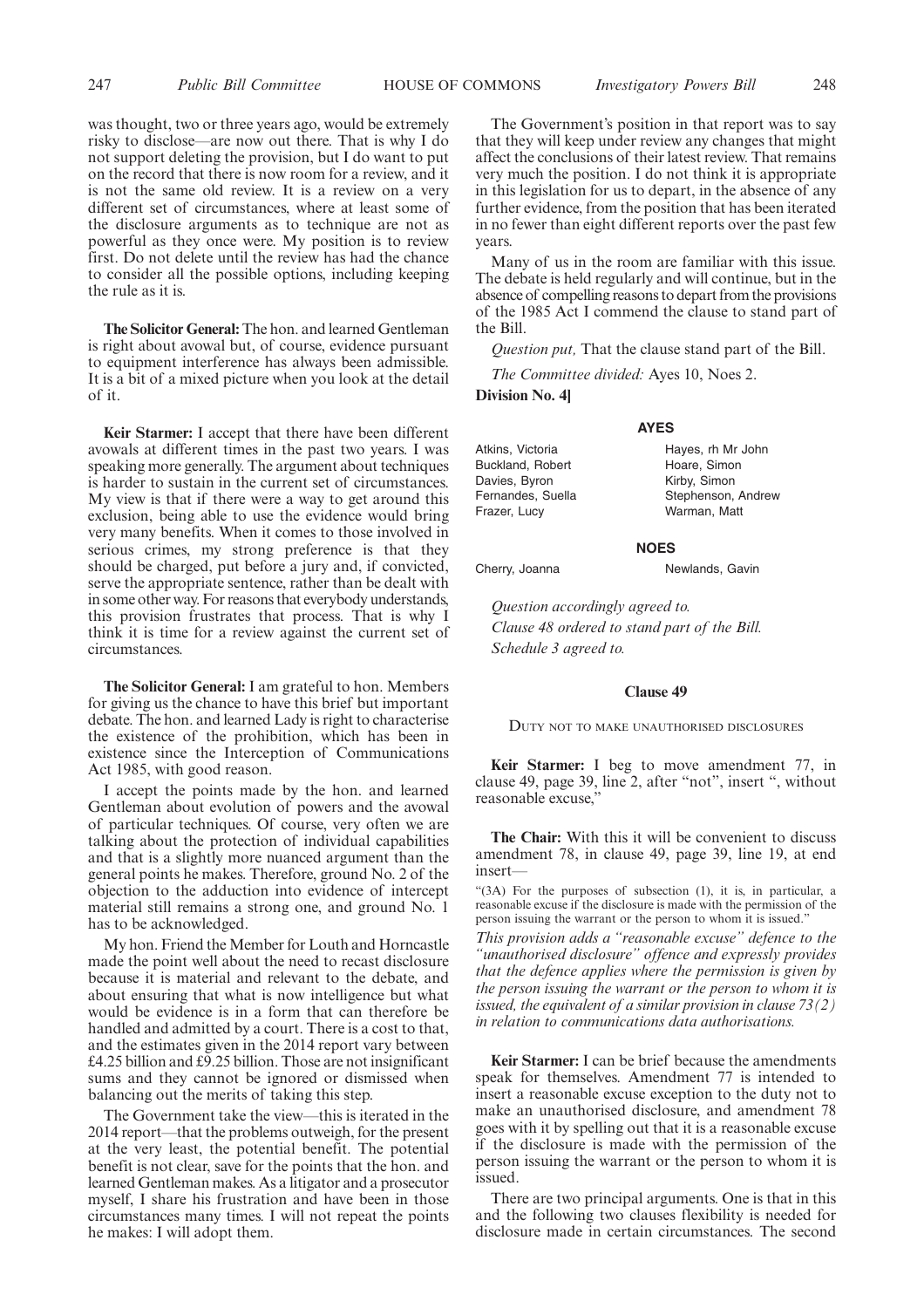point is one that some of the service providers are concerned about. They want to have discussions among themselves and with others about how to make the provisions in the Bill work.

At the moment, clause 49 would prohibit them from discussing either particular warrants or steps that they may be asked to take in order to solve some of those difficulties. It is the absolute nature of the prohibition that is the concern. Amendment 78, which allows disclosure if it is made with the permission of the person issuing it or to whom it is issued, seems to me to be a sensible way of getting around that particular problem.

**Mr Hayes:** As the hon. and learned Gentleman says, amendments 77 and 78 would amend the duty not to make an "unauthorised disclosure" to add the defence of "reasonable excuse". I accept that that would be on par with clause 73(2), which concerns the communications data provisions. I think that it is right that we retain the position that exists under RIPA, which itself reflects the sensitivity of the techniques of intercepting agencies, the fact that material obtained through intercept cannot be used in evidence—unlike communications data—and makes it an offence to disclose the existence of a warrant.

As clause 50 sets out, disclosure is already permitted if

"authorised by the person to whom the warrant is…addressed". I would therefore argue that amendment 78 is not required.

It is worth adding that clause 50 sets out four categories in which disclosure can be authorised. I will not repeat them; they are pretty self-explanatory and, for the sake of brevity, we need to move on. Those exceptions provide adequate protection and, in my judgment, collectively render this amendment unnecessary, particularly clause  $50(2)(b)$ . I see why the amendment has been tabled and why the hon. and learned Gentleman wants to probe on it, but as he has acknowledged during our deliberations, the techniques and details of the capabilities of intercepting agencies must be protected for all kinds of reasons that we do not need to rehearse once again. Disclosure of such details would potentially cause some damage to the ability of those agencies to do their job.

Having said that, I completely accept that, if there is a case of wrongdoing or impropriety, and that case is made public, it is right that justice is done. There is no doubt about that, which is precisely why we have put into the Bill the establishment of a commissioner with the power to look at any aspect of those matters. In the end, it is better that a senior impartial and qualified person should take a view than, say, a junior official or employee of a telecommunications operator.

Nevertheless, I accept that it is important that people can raise concerns without fear of prosecution, which is why—I invite Committee members to look at it—we added clause 203 to the Bill, which we will get to when the Committee considers part 8. You will not let me go into too much detail about that now, Mr Owen, but people will understand that it provides protection for whistleblowers through an information gateway, so that the commissioner that I described will receive information of the kind that I described in a straightforward way.

These clauses combined maintain an important principle: techniques and details of capabilities of intercepting agencies must be protected. Of course, it is important that we caveat that with the checks and balances that I have set out. I am not sure that these amendments would add much—or anything; I was just being polite—and I therefore invite the hon. Gentleman to withdraw them.

**Keir Starmer:** I listened carefully to what the Minister said about clause  $50(2)(b)$ . It may be that that provides a different route but achieves the same objective, and in those circumstances I beg to ask leave to withdraw the amendment.

*Amendment, by leave, withdrawn. Clause 49 ordered to stand part of the Bill.*

#### **Clause 50**

SECTION 49: MEANING OF "EXCEPTED DISCLOSURE"

2.45 pm

**Keir Starmer:**I beg to move amendment 65, in clause 50, page 40, line 27, leave out paragraph (7)(a).

**The Chair:** With this it will be convenient to discuss amendment 66, in clause 50, page 40, line 35, leave out "under Chapter 1 of this Part"

and insert

"described in sub-paragraphs (2)(a)(i) and (ii) of section 49."

**Keir Starmer:** There is a substantive point, but that comes under clause stand part, so I will deal with it when we get to that, if I may. Amendments 65 and 66 would bring into alignment—where are we? They are both focused on head 4. I think we have missed an Act out.

**Mr Hayes:** I think the hon. and learned Gentleman will find that amendment 65 would remove the exception from the duty not to make disclosures about a warrant where a postal operator or a telecommunications operator discloses statistical information about warrants in accordance with requirements set out in regulations made by the Secretary of State. Is that helpful?

**Keir Starmer:** That is helpful and I am grateful to the Minister. Amendment 66 is designed to align clause  $50(7)(b)$  with clause  $49(2)(a)(i)$  and (ii). The duty not to make unauthorised disclosures applies to both a warrant under chapter 1 of this part and a warrant under the relevant part of RIPA. The problem with head 4, unless I have misunderstood it, is that under clause 50(7)(b), it only relates to chapter 1 of this part and does not cross-relate to RIPA. I am happy to withdraw this amendment if it is catered for by other measures.

**Mr Hayes:** I will deal with this matter as briefly as I can. In the end, if we follow through the logic of the amendment, it would provide additional opacity rather than additional transparency. I think that if the hon. and learned Gentleman thinks through what he has just said and what I am about to say, he will realise that. In life, I am quite keen on opacity, but in legislation I am not keen on it at all.

Just to be absolutely clear, I point out that amendment 66, as the hon. and learned Gentleman said, relates to clause 50(7)(b)—disclosures of a general nature. At present, this subsection allows a disclosure of information that does not relate to any particular warrant under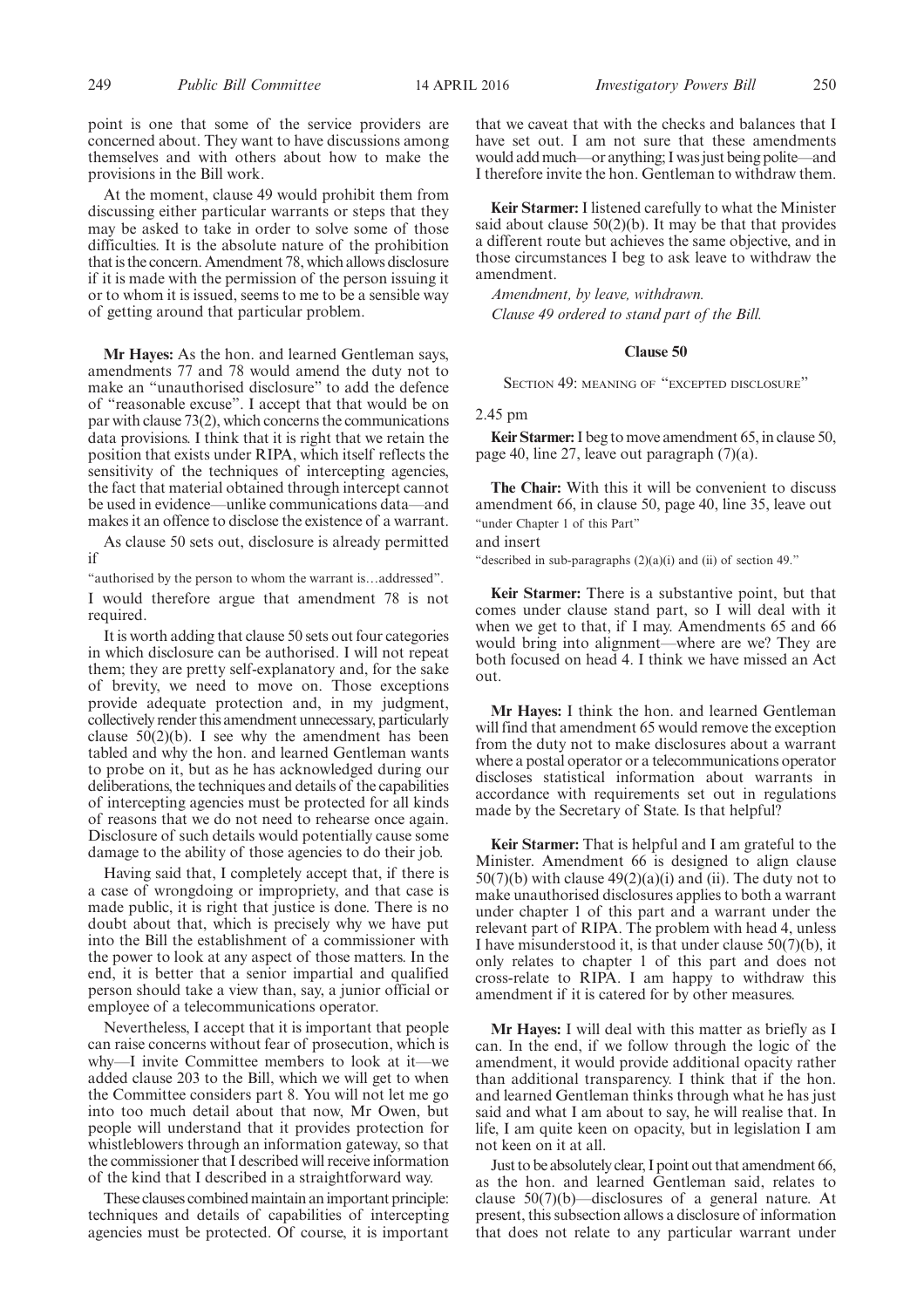#### *[Mr John Hayes]*

chapter 1 of part 2, but relates to warrants in general. As we understand the intention of the amendment, it would extend this provision to include a warrant under chapter 1 of part 1 of RIPA. Given that the disclosure simply permits disclosures of a general nature, this proposal is one that could be considered, and I think I would consider it. I am happy to take it away to ensure that there is the consistency that the hon. and learned Gentleman calls for, but I think that the amendment as drafted could be unhelpful to the cause that he has articulated. If he is happy for me to do this, I am happy to take it away, because I do take his point about ensuring that there is consistency. That seems to be the essence not quite of the amendment but of the argument that he made.

**Keir Starmer:** I will happily withdraw the amendment on that basis. It is intended to allow appropriate discussion of warranting in general so that all those with an interest can take part in the relevant discussions and debates. At the moment, head 4, subsection (7)(b) achieves that for warrants under chapter 1, but does not relate to other warrants. If there is a way of amending or otherwise achieving the desired objective, that would be acceptable. I will not press the amendment, but there is a need for a debate about warrants in general to make sure the systems and processes are articulated and dealt with. I beg to ask leave to withdraw the amendment.

*Amendment, by leave, withdrawn.*

*Question proposed, That the clause stand part of the Bill.*

**Keir Starmer:** I do not oppose clause 50 stand part, but I ask the Minister to clarify how it is anticipated the clause provides for disclosure of the details of a warrant to the Intelligence and Security Committee. On Tuesday, we had a lively debate about the extent to which Committees of this House can question and protest to the Secretary of State on warrants. My understanding is that if that process is to perform the function that was claimed on Tuesday, it must be done under this provision or not at all because there is an absolute prohibition on the disclosure and that covers the existence or content of a warrant, the details and so on. That stops the Secretary of State or anyone else disclosing to the House, a Committee or anyone else, and goes to the heart of the discussion about accountability.

It was argued that the ISC can hold the Secretary of State to account and it is important that, if this Bill passes into law, we understand how that is intended to take place. It would not come under head 1, head 3 does not apply, and head 4 is for a different purpose. Head 2 may be the answer, but to assist all of us in our further scrutiny of the provisions relating to the role of the Secretary of State and the judicial commissioners, it is important to identify the legal route by which the Secretary of State can be held to account and answer questions within the territory demarcated by clause 49(4). At the moment, it would be an offence for her to disclose any of those matters. Unless there is a route that allows her to do so, that seems to be an absolute bar.

**The Solicitor General:** I am grateful to the hon. and learned Gentleman for the question. Our answer is that, looking at clause 150(3), we say that it would come under head 2 and that the Secretary of State would have discretion to disclose—*[Interruption.]*

**Keir Starmer:** Sorry. Which clause was that?

**The Solicitor General:** Sorry. It is clause 50(3), where we have head 2 and:

"(a) in the case of a warrant under Chapter 1 of this Part, a disclosure made to, or authorised by, a judicial Commissioner;

(b) in the case of a warrant under Chapter 1 of Part 1…a disclosure made to, or authorised by, the Interception of Communications Commissioner or a Judicial Commissioner".

The disclosure is made by the Secretary of State. That might not be clear on the face of it, but that is the intention as I understand it of the clause.

**Keir Starmer:** I am just not sure. I think the Solicitor General has just quoted clause 152 to me.

**The Chair:** For clarification, will the Minister explain which clause he is referring to?

**The Solicitor General:** May I correct the record? It is my error. I omitted a number. I was talking about clause 150(3). Page 117 of the Bill states:

"For the purposes of subsection (2) something is necessary for the authorised purposes if, and only if ",

and then we have paragraphs (a) to (f). That underpins the discretion of the Secretary of State to make that disclosure.

**Keir Starmer:** I am happy to pursue this matter outside the Committee if it is more convenient, but I think the provisions in clause 150 apply to bulk acquisition warrants rather than all warrants. Clause  $150(1)$  sets out that it is expressly dealing with bulk acquisition warrants, and subsections 150(2) and 150(3) follow on from that. This is not intended as an exercise. Standing back from this, what I am concerned about is that it—

**The Chair:** Order. That was a lengthy intervention to help the Minister, who I now think wants to get back and explain the situation to the Committee.

**The Solicitor General:** What I will do is write to the hon. and learned Gentleman. My initial understanding was the right one, but I hope he will forgive me if I wandered off to the bulk powers provisions within the Bill. I will write to him to clarify the position. I think it is what I have said it is, but I will put it in writing.

**The Chair:**I will allow the hon. and learned Gentleman to ask further questions, and then the Minister may come back if he wishes.

Keir Starmer: Thank you for your indulgence, Mr Owen. I am grateful to the Solicitor General for indicating that he will write, and I am more than happy to have it in writing. That information is important because it is central to the debate about the roles of the Secretary of State and the judicial commissioner. It is not just me.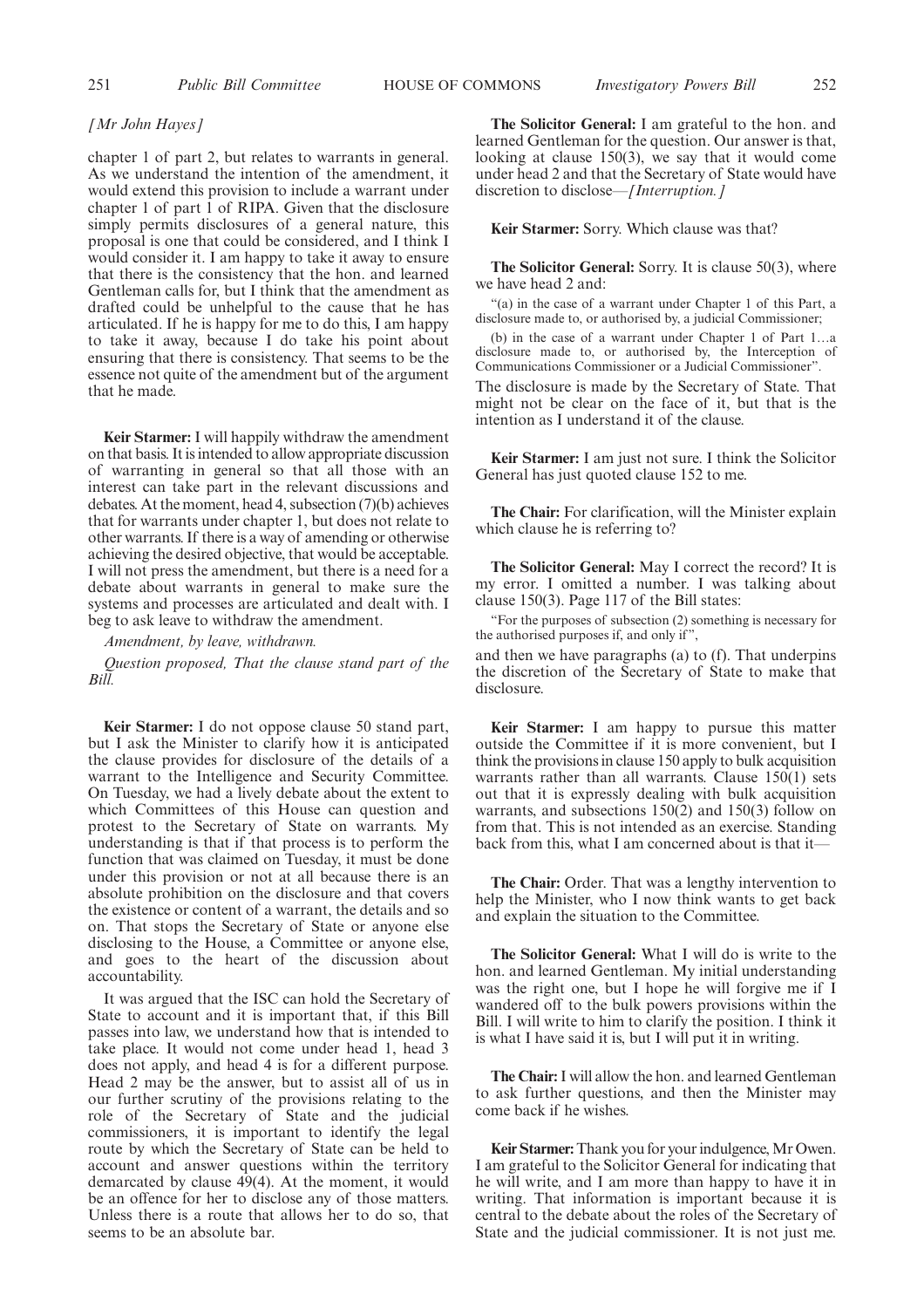Other people need to be assured on the role and accountability of the Secretary of State. It is one thing to say, "She can be asked in a Committee about it", but it is another to point to the legal route by which that can happen in practice in a way that allows a degree of accountability. It is not intended as a trick question, and if it can be dealt with in a letter, I would be grateful.

*Question put and agreed to.*

*Clause 50 accordingly ordered to stand part of the Bill.*

#### **Clause 51**

OFFENCE OF MAKING UNAUTHORISED DISCLOSURES

**Joanna Cherry:** I beg to move amendment 79, in clause 51, page 41, line 18, at end insert—

"(4) In proceedings against any person for an offence under this section in respect of any disclosure, it is a defence for the person to show that the disclosure was in the public interest."

*This amendment seeks to provide a public interest defence to the offence of disclosure in relation to a warrant issued under this Part.*

The amendment is about whistleblower protection and would provide a defence for the criminal offence of disclosure in relation to a warrant issued under this part of the Bill. The offence as framed in clause 51 includes disclosure of the existence and content of a warrant as well as disclosure of the steps taken to implement a warrant.

The offence is subject to a maximum penalty of five years' imprisonment. If committed, it is clearly a serious offence—the maximum penalty reflects that—but there are strong arguments that there should be a defence of disclosure in the public interest. By their very nature, surveillance powers are used in secret, with the vast majority of those subject to them never realising that surveillance has taken place. That means it is vital that sufficient checks, balances and safeguards are in place to ensure that the powers are used appropriately. I know that is why we are here, so apologies for stating the obvious. It is part of the checks, balances and safeguards to ensure that those who, in one way or another, witness or have knowledge of abuse or mistakes are able to bring that to the attention of individuals capable of addressing it, which may on occasion include bringing information to public attention. The provisions in clause 51 that criminalise the disclosure of information relating to the use of interception powers risk shutting down a vital route of ensuring accountability for the use of surveillance powers unless there is the defence of disclosure in the public interest.

#### 3 pm

If the clause stands part of the Bill in its current form, it will help to enshrine an unnecessarily secretive culture that punishes those who seek to reveal wrongdoing, rather than encouraging a robustly honest working environment. Individuals who wish to make reports, even internally, of unlawful or otherwise inappropriate behaviour—we are talking about unlawful behaviour, not just inappropriate behaviour—will know that taking steps to do the right thing could expose them to a significant criminal sanction and a significant period of imprisonment. In a Bill that seeks to bring new levels of transparency to the UK's surveillance regime, introducing such an offence without a defence of disclosure in the public interest is undemocratic and unacceptable.

A number of bodies have expressed concern about the lack of such a defence in the Bill. Public Concern at Work has highlighted that the channels through which intelligence services personnel may report misconduct are uncertain in the Bill, and it suggests that clarity is particularly important in that area in light of the limitations of the protections afforded by the Public Interest Disclosure Act 1998, which protects internal disclosure, disclosure to prescribed bodies and wider disclosures to bodies and organisations not prescribed, applying different safeguards in connection with each type of disclosure. There are exceptions to that, and the relevance to the Bill is that members of the intelligence services are completely excluded from the Public Interest Disclosure Act's protection. The Act's protection also does not extend to workers in other sectors where their disclosure would breach the Official Secrets Act 1989.

The defence would not be a licence for clypes, as we call them in Scotland—people who tell tales. It is a strongly worded defence, and the disclosure would have to be in the public interest. The defence is not just for people—we have all come across them—who want to cause problems or to rattle their employer's cage; it would have to be disclosure in the public interest. The Joint Committee on the draft Bill recommended that it be amended to specify that any disclosure to the Investigatory Powers Commissioner for the purpose of soliciting advice on any matter, or for the purpose of supporting the duty to review, would be an authorised disclosure and not subject to any criminal penalty. The Joint Committee also recommended that a provision should be inserted in the Bill to allow for direct contact to be made between judicial commissioners and both communication service providers and the security and intelligence agencies.

Clauses 49 to 51 authorise the disclosure of information relating to certain matters, but it is unclear whether persons disclosing other information will be subject to the offence. It is far from clear where there are similar statements for whistleblowers. My purpose in moving the amendment is to create a safe route for whistleblowers where their disclosure is in the public interest.

**Keir Starmer:** The purpose of the amendment is to state clearly on the record what the safe route is for whistleblowers. There are similar versions in other legislation, including the Official Secrets Act, and the absolute prohibition causes great concern to those who want to expose iniquity. In certain cases and places, the safe route for a whistleblower has been explained. The challenge on the table for the Minister is recognising the concerns and anxieties of those who want to disclose wrongdoing where it is in the public interest for them to do so. There must be a safe route for them. If not this, what is the route? In support of that way of putting it, I pray in aid the Joint Committee recommendation that there ought to be amendment to make it clearer for those who need to know what the route is.

**Mr Hayes:** This is an interesting amendment. It deals with the tension, which I think all Committee members recognise, between allowing the proper opportunity for those who have legitimate concerns to bring them forward to be dealt with and encouraging feckless complaint. Much of what we do in this House in framing law means dealing with that dilemma, and this is a good example.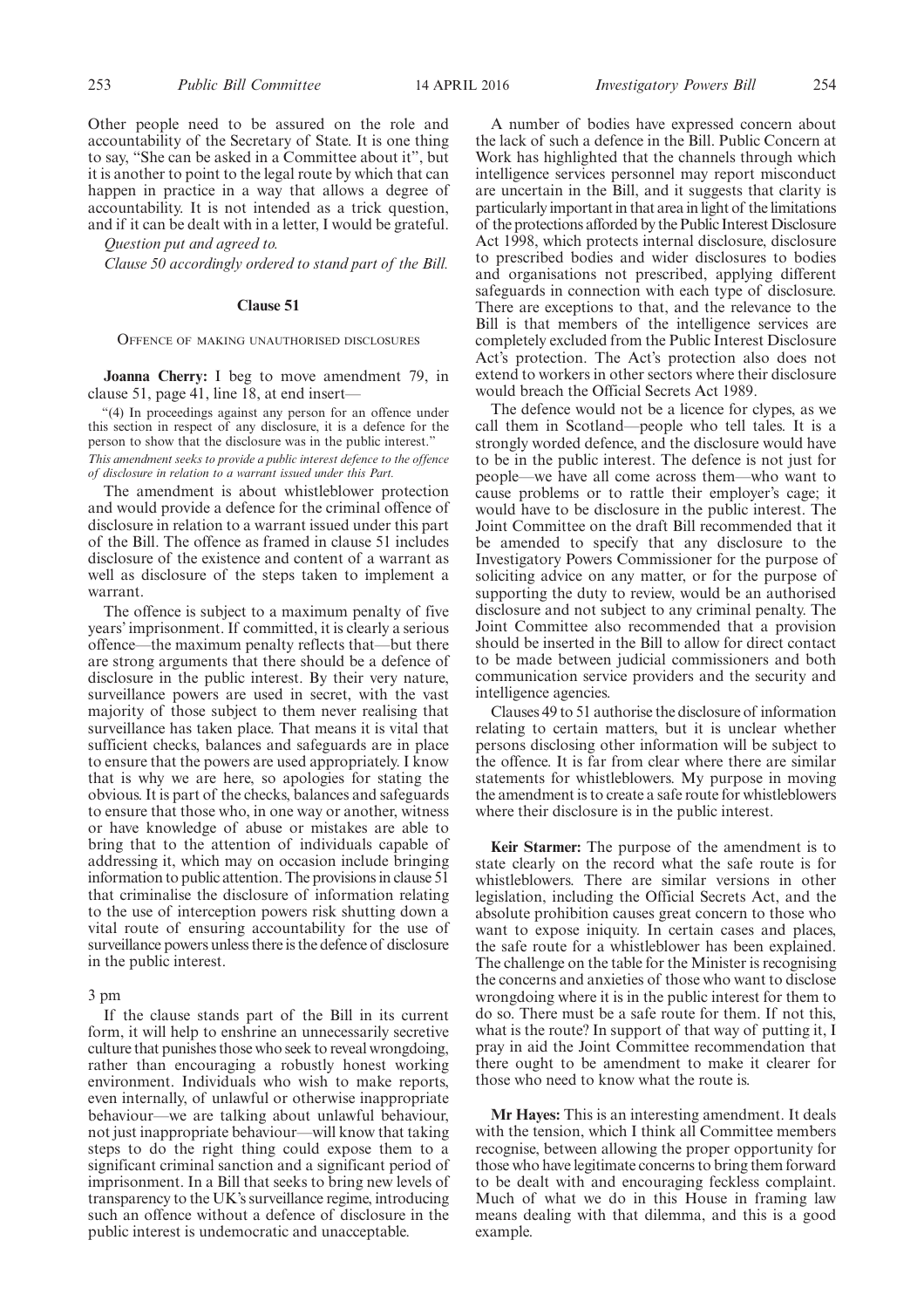#### *[Mr John Hayes]*

The hon. and learned Gentleman—I think that the hon. and learned Lady said it first, actually—drew particular attention to the Joint Committee report. I refer to paragraph 629, which recommends that

"the Bill should contain an explicit provision for Communication Service Providers and staff in public authorities to refer directly to the Judicial Commissioners any complaint or concern they may have with the use of the powers under the Bill",

and goes on similarly.

That is precisely what we intend and what we have tried to set out. That said, the hon. and learned Lady will understand that it is important to create a duty, as clause 49 does, not to make unauthorised disclosures. Clause 50 sets out the exceptions to that duty, and clause 51 provides for the offence of making an unauthorised disclosure. Providing a public interest defence of the kind that she discussed is unnecessary in light of the exceptions already in the Bill. In my view, it might even encourage feckless or unlawful disclosures.

**Joanna Cherry:** The defence would not apply to a feckless or unlawful disclosure. If somebody sought to pray in aid that defence, the jury would have to decide, under legal direction from a judge, whether what had been done was in the public interest. Something feckless which I gather means "without good reason"—would not be in the public interest.

**Mr Hayes:** There is a balance to be struck, of the kind that I described. The hon. and learned Lady is right that the route to the commissioner must be clear and straightforward, allowing people of the kind that the hon. and learned Gentleman described to know how they can bring their concerns to his attention. That is why clause 203 provides the information gateway that I spoke about earlier. That is the point made by the Joint Committee. What we have done in clause 203 is essentially give life to the Committee's recommendations about a direct route to the commissioner.

**Joanna Cherry:** Does the Minister accept that there might be situations in which an immediate disclosure is required to prevent conduct that is seriously unlawful? That is the situation where the defence is required. Somebody might find themselves in a position of having to make a public disclosure immediately to prevent unlawful conduct. Rather than going around the houses looking for advice or being assured after the fact that what they did was all right, they need to know that there is a defence of public interest to encourage them to make a disclosure immediately to prevent unlawful conduct.

**Mr Hayes:** Yes, but I am not so sure that, in the modern age, we do not live in precisely the opposite circumstance to the one the hon. and learned Lady sets out. All kinds of information are put into the public domain, whether for right or wrong and whether for good or bad reasons. That information cannot then be withdrawn and it is often taken to be fair and true, when it is anything but. I am not so sure that we do not need a process that is sufficiently rigorous that the commissioner is better placed to take a view on what is, or is not, in the public interest.

I will go further than that. It seems to me that, if we are going to have the commissioner, we have to vest power in his or her hands. If we then created all kinds of other means for dealing with these issues, I suspect that would undermine the commissioner's significance and discourage people from taking their concerns to the commissioner.

However, I think perhaps we can reach a synthesis around the way we make the route known. In clause 203, we have done what the Joint Committee asked us to do—I note that there are distinguished Members sitting behind me who were on that Committee. But I am not sure that we have thought enough about how to inform people about the route they can take under clause 203, so I will ask my officials to look at that again. There is an information challenge here, because it is all very well for the cognoscenti—there are many of them in this room—to know about such things, but I am not sure that that is good enough. So I will meet the hon. and learned Lady halfway—halfway in my judgment, at least, even if not in hers—by ensuring that we look closely at how well informed people are about their ability to go down the route I have set out. On that basis, I ask her to withdraw the amendment.

**Joanna Cherry:** I wish to insist on the amendment. *Question put, That the amendment be made. The Committee divided:* Ayes 2, Noes 10.

## **Division No. 5]**

#### Cherry, Joanna Newlands, Gavin

#### **NOES**

**AYES**

| Atkins, Victoria  | Hayes, rh Mr John  |
|-------------------|--------------------|
| Buckland, Robert  | Hoare, Simon       |
| Davies, Byron     | Kirby, Simon       |
| Fernandes. Suella | Stephenson, Andrew |
| Frazer, Lucy      | Warman, Matt       |

#### *Question accordingly negatived.*

*Question proposed,* That the clause stand part of the Bill.

*The Committee divided:* Ayes 10, Noes 2.

## **Division No. 6]**

Atkins, Victoria Buckland, Robert Davies, Byron Fernandes, Suella Frazer, Lucy

#### **AYES**

Hayes, rh Mr John Hoare, Simon Kirby, Simon Stephenson, Andrew Warman, Matt

#### **NOES**

Cherry, Joanna Newlands, Gavin

*Question accordingly agreed to.*

*Clause 51 ordered to stand part of the Bill.*

*Clause 52 ordered to stand part of the Bill.*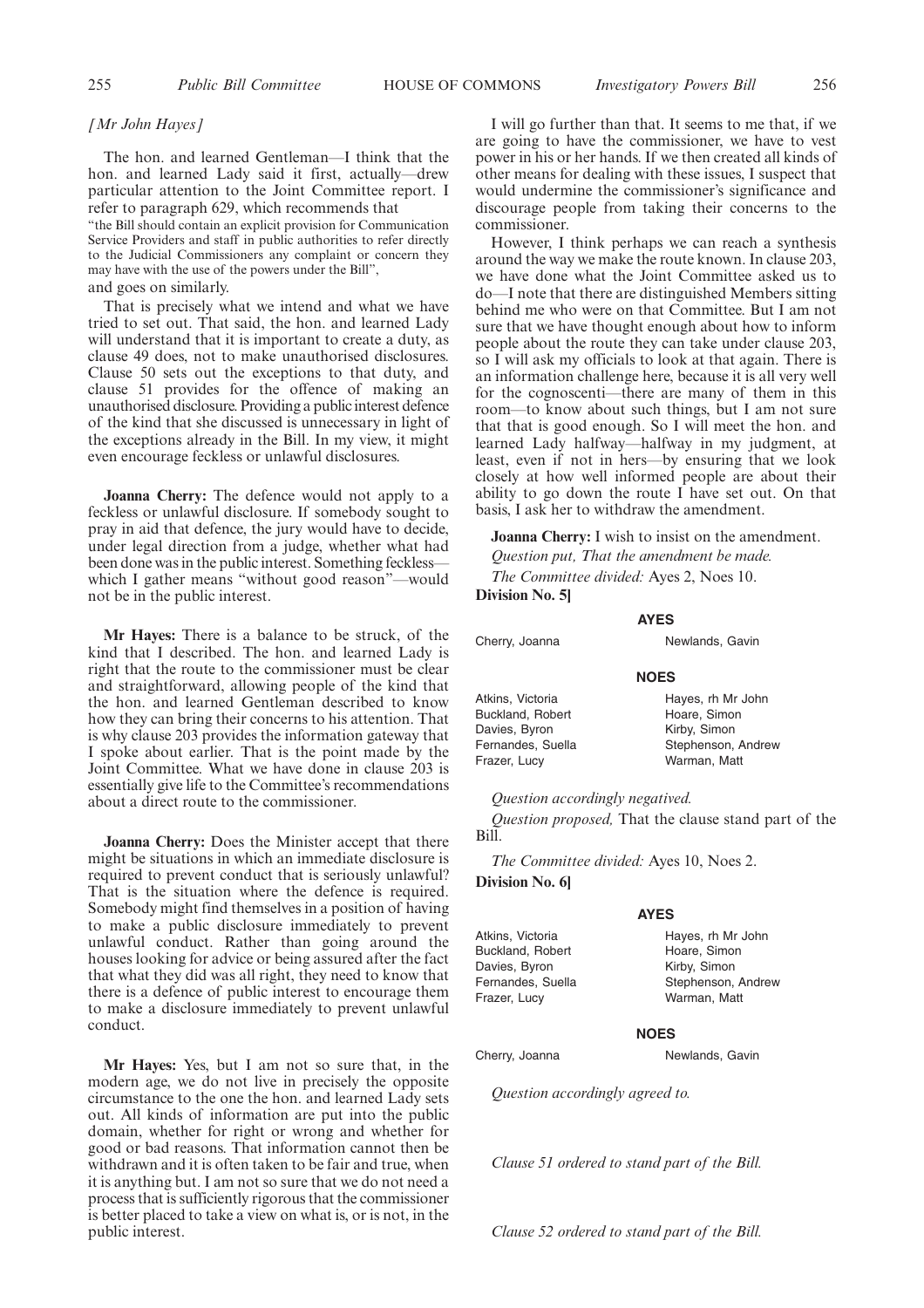#### **Clause 53**

#### POWER TO GRANT AUTHORISATIONS

3.15 pm

**Keir Starmer:** I beg to move amendment 118, in clause 53, page 42, line 14, leave out subsection (1) and insert—

"(1) A Judicial Commissioner may grant a communications data access warrant where the judicial commissioner considers—

- (a) that it is necessary to obtain the data for the purposes of a specific investigation or a specific operation, and
- (b) that the conduct authorised by the warrant is

proportionate to what is sought to be achieved. (1A) The grant of a warrant is subject to restrictions set out in

the rest of this Part."

**The Chair:** With this it will be convenient to discuss the following:

Amendment 125, in clause 53, page 42, line 25, at end insert—

"(1A) The Judicial Commissioner may grant a warrant on application from—

- (a) an officer from a relevant public authority involved in the relevant investigation; or,
- (b) an individual designated by the relevant public authority to make applications for warrants to the Judicial Commissioner."

Amendment 126, in clause 53, page 42, line 25, at end insert—

"(1B) A warrant must—

- (a) name or otherwise identify the person or persons, organisation, premises, or location to which the warrant relates; and
- (b) describe the investigation or operation to which the warrant relates.

Amendment 229, in clause 53, page 42, line 26, leave out from beginning to end of line and insert—

"A warrant granted by a judicial commissioner may authorise the applicant or a telecommunications operator to".

Amendment 119, in clause 53, page 42, line 26, leave out "designated senior officer" and insert "warrant".

Amendment 120, in clause 53, page 42, line 32, leave out subsection (3).

Amendment 121, in clause 53, page 43, line 4, leave out "authorisation" and insert "warrant".

Amendment 122, in clause 53, page 43, line 14, leave out "authorisation" and insert "warrant".

Amendment 123, in clause 53, page 43, line 16, leave out "authorisation" and insert "warrant".

Amendment 124, in clause 53, page 43, line 25, leave out "authorisation" and insert "warrant".

Amendment 130, in clause 55, page 45, line 15, leave out "authorisation" and insert "warrant".

Amendment 128, in clause 55, page 45, line 16, leave out subsection  $(1)(a)$ .

Amendment 132, in clause 55, page 45, leave out line 31.

Amendment 129, in clause 55, page 45, line 37, leave out subsection (4).

Amendment 133, in clause 57, page 46, line 20, leave out "authorisation" and insert "warrant".

Amendment 134, in clause 57, page 46, line 24, leave out "authorisation" and insert "warrant".

Amendment 146, in clause 72, page 57, line 27, leave out from "by" to "and"in line 29 and insert "a warrant".

Amendment 147, in clause 72, page 57, line 30, leave out "authorisation or notice" and insert "warrant".

**Keir Starmer:** We are now moving to a different part of the Bill and to a very important provision. I apologise if it takes some time, but we are moving to a significant set of matters that need to be considered together. The amendments to clause 53 have to be seen in context, and the context is the retention powers later in the Bill, which I will highlight in a moment.

I want to put the position of the Labour party on this and other provisions clearly on the record. It is accepted that there are circumstances in which it is necessary to retain or obtain the data of individuals who are not necessarily targets themselves, so that at a later stage that data can be accessed for a specific purpose or reason—so we have a broad retention power and then a much more narrowly defined access provision. Clause 53 is the access provision. The retention provision is clause 78 and I direct the Committee's attention to that clause because that is where this all starts.

Under clause 78 the Secretary of State can require "relevant communications data" to be retained by "any description of operators", and she can require the retention of

"all data or any description of data"

so long as they come within

"one…of the purposes falling within paragraphs (a) to (j) of section 53(7)".

The Secretary of State's very wide retention power is exercised by issuing a notice, the effect of which is to require the retention of potentially wide-ranging and extensive data for 12 months. That is an extensive retention provision. There is some provision for filtering the data, but the power to access the data is in clause 53.

On the face of it, the retention powers are quite wide and will necessarily involve retaining data of individuals who are not targets or subjects, never will be and were never intended to be—in fact, all of our data, in many respects. Our long-standing position is that to justify that potentially very wide power, which is a serious cause for concern to many people, it is critical that at the point of access there is a clearly defined and high threshold and clear safeguards. In other words, if one collects a lot of data, at the point of accessing it one must go through a much more rigorous set of preconditions with effective safeguards. Clause 53 allows such access.

On clause 53(1), the first thing to be observed is the person who is to grant authorisation—the holder of the keys to the gateway—to allow any of the activities in subsection (2), engaging in conduct

"for the purpose of obtaining the data from any person",

and further action under subsection (4), is not the Secretary of State or a judicial commissioner, but a "designated senior officer" of a relevant public authority. That is an immediate cause for concern. There is a very wide power to retain, so it is necessary to have really strict preconditions before access, and the keys are held by a designated senior officer—nobody of higher rank than that.

To understand what that means, I direct Members' attention to schedule 4, although I should perhaps go via clauses 61 to 64, which make further provision in relation to relevant public authorities and designated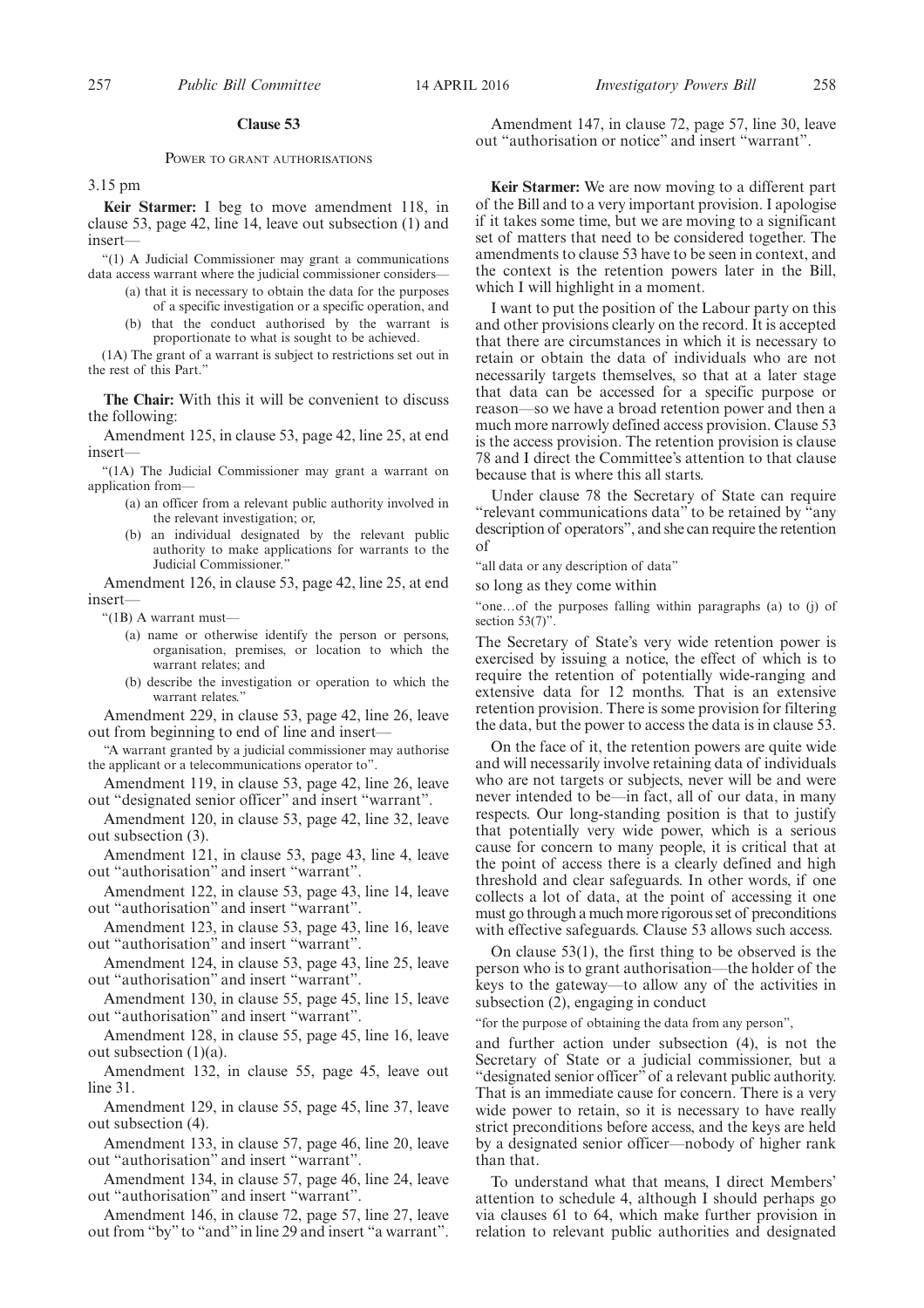#### *[Keir Starmer]*

senior officers. The question is: who is a designated senior officer and what are the public authorities concerned? For that, we go to schedule 4 on page 204, where there is a long list of the public authorities and designated officers who can access the relevant data.

There we see some familiar bodies that one would expect to find in such a schedule, but running one's eye down the list brings one to the Royal Navy Police, the Royal Military Police, and, further down, the Department of Health. Across the page are the Ministry of Justice, the Department for Transport, the Competition and Markets Authority, and the Criminal Cases Review Commission. I will pause there. In the Criminal Cases Review Commission, the person who can authorise access to data is an investigations adviser. With all due respect to the investigations advisers in the CCRC, that is a very low level of authorisation to access or obtain data that has been retained.

There are other examples. In the Financial Conduct Authority, any head of department in the enforcement and market oversight division has authorisation. Over the page, in a fire and rescue authority the watch manager provides authorisation, and in the Food Standards Agency it is a grade 6 employee. TheGambling Commission can access data under this provision, as long as a senior manager says so. These are really worrying levels of authorisation in relation to personal data: a senior manager in the Gambling Commission has the role of deciding whether your data or mine can be accessed. Dropping down the page, in a national health service trust it is the director of operations, or a control and communications manager, or the duty manager in ambulance trust control rooms who can authorise access to the relevant data, and so on and so forth. In the Office of Communications, it is the senior associate.

The first thing that is striking about clause 53 is the insufficiently senior level at which authorisation may be granted. Access may be authorised if

"a designated senior officer of a relevant public authority"

## thinks

"that it is necessary to obtain communications data for a purpose falling within subsection (7)"

and that it is relevant for

"a specific investigation or a specific operation or…testing…The designated senior officer may authorise any officer of the authority to engage in any conduct which…is for the purpose of obtaining the data from any person",

and so on. That is a real concern. Will the Solicitor General explain why it is thought appropriate to drop from what until now have been quite high levels of authorisation and scrutiny, with strict tests, right down to "a designated senior officer of a relevant public authority"?

I have dealt with who can authorise access; let me turn now to the purpose of gaining access. What is it that the designated senior officer has to be satisfied about? That takes us straight to clause 53(7), which states that

"It is necessary and proportionate to obtain communications data for a purpose falling within this subsection if it is necessary and proportionate to obtain the data-

Before I go down the list that follows in clause 53(7), I remind the Committee that the case involving David Davis, Tom Watson and others is before the Court of Appeal. We do not know the outcome of that case. Of course, it does not relate to these provisions, because

they are not in force, but it relates to provisions that are not dissimilar to these. The question that arises in that case is: what is the true interpretation and effect of the Digital Rights Ireland case, in which it was found that one of the EU directives was invalid? The question before the Court of Appeal, which was critical to the European Court's analysis in the Digital Rights Ireland case, is whether a regime for retention of data—a regime similar to the regime in the Bill—requires safeguards. The two safeguards in the Digital Rights Ireland case of most relevance to this clause are the safeguard that there must be a serious offence threshold for access and the requirement that there must be prior judicial oversight.

I am aware of the submissions and counter-submissions in that case on how those safeguards apply—whether they apply generally across the piece or whether they are case-specific. I am aware of what the divisional court said and what the Court of Appeal has said so far. In addition, I recognise that it would not be right for me to say that on the analysis of the Court of Appeal so far it is established that it is a precondition that the threshold must be a serious offence or that there must be prior judicial oversight. I do not advance an argument on that basis, because any fair reading of the Court of Appeal does not allow me to do so, and I do not do so. However, what it does is set up a challenge, which is what all of the courts have been concerned with in the Tom Watson and David Davis case, namely whether the safeguards are sufficiently rigorous and strict. The question is whether they have to be those particular safeguards or whether other safeguards could achieve the same balance.

#### 3.30 pm

I say that because if we now look at subsection (7), it becomes clear that it is a very long way removed from anything that could be called a serious offence threshold for accessing communications data. Paragraph (a) states that the data can be obtained

"in the interests of national security".

That is familiar, and we have come across it already in our deliberations. Paragraph (b) states that the data can be obtained

"for the purpose of preventing or detecting crime or of preventing disorder".

There, for the first time in the Bill, the word "serious" is gone; there is no "serious" threshold. Access to communications data by the designated senior officer is permitted if it is necessary for preventing or detecting any crime, with no threshold, and for preventing disorder. The most petty crime therefore comes within paragraph (b); there is simply no threshold. I am not making the point that it is a requirement under the Court of Appeal ruling so far—it is not final—that the crime must be serious, but to have no threshold at all for the crime in subsection  $(7)(b)$  is surprising, to say the least. We then have our old friend in the next paragraph:

"the interests of …economic well-being".

**Joanna Cherry:** Where we have encountered the phrase "economic wellbeing of the UK" before, there has been another subsection to say that that only applies to persons outside the British islands, but there is no such corollary in clause 53. Does the hon. and learned Gentleman agree that that is worrying? If I am wrong, no doubt I will be corrected by the Government.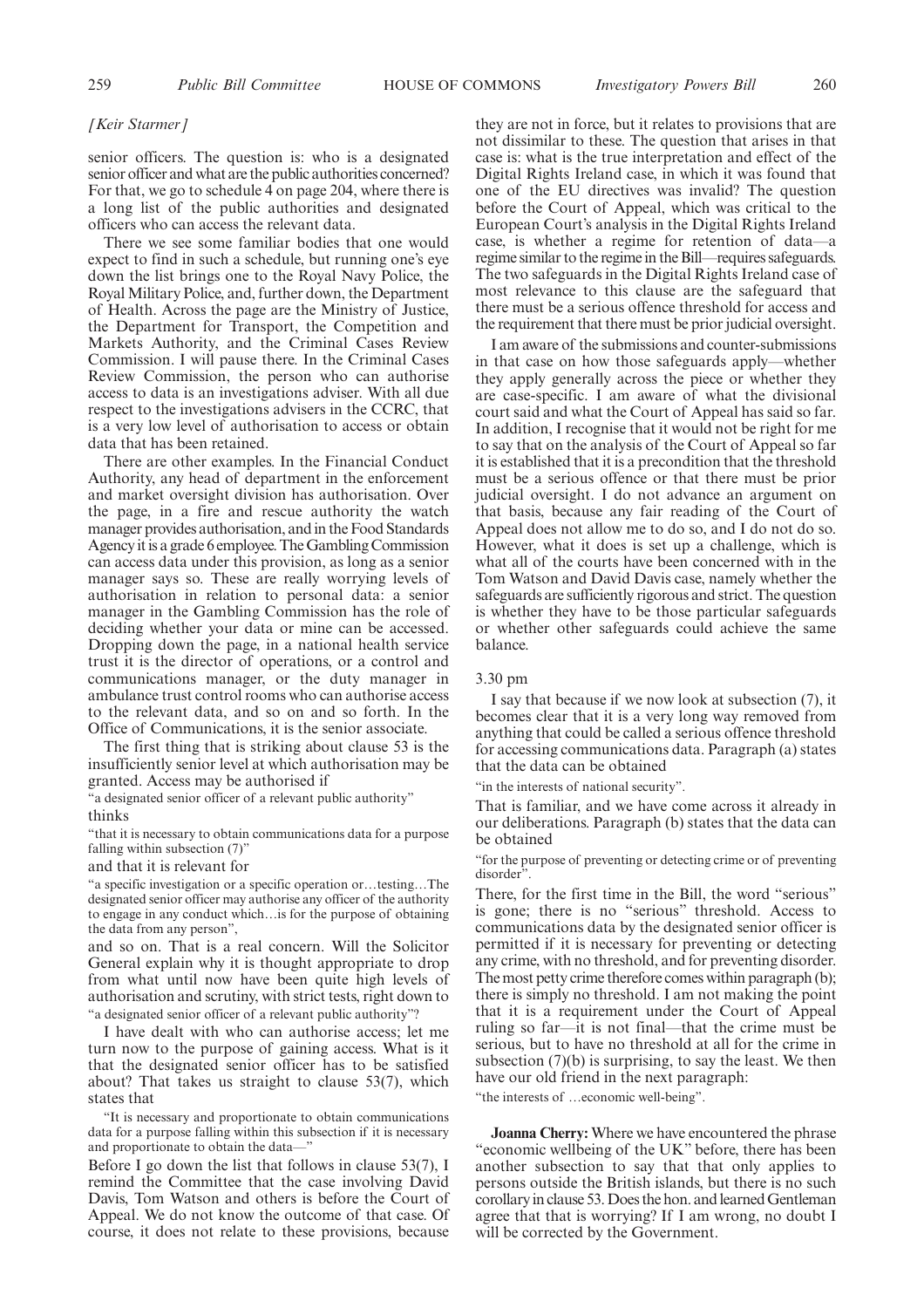**Keir Starmer:** I am grateful for that intervention. If the Solicitor General can point to such a provision, I would be interested to see it. On the face of it, the clause allows designated senior officers within a public authority to obtain communications data in the interests of the economic wellbeing of the UK without that further qualification.

Subsection (7) then states that data can be obtained "in the interests of public safety…for the purpose of protecting public health"

or,

"for the purpose of assessing or collecting any tax".

We then come to paragraph (g), on which I want to spend some time. It states that data can be obtained "for the purpose of preventing death"—

that would obviously be a high threshold—

"or injury or any damage to a person's physical or mental health, or of mitigating any injury or damage to a person's physical or mental health".

The threshold is way, way down. There are many ways in which a person's physical or mental health could be damaged. The Bill, if passed, will authorise access to communications data without any threshold as to the level of damage or injury.

**Suella Fernandes** (Fareham) (Con): I appreciate the hon. and learned Gentleman's analysis, but does he agree that obtaining communications data is one of the less intrusive powers contained in the legislation, but such data are very helpful for setting the scene and planting the seed for investigations? That has to be borne in mind when looking at the authorisation regime, because this is different from other powers.

**Keir Starmer:** Let me take that in stages. I accept that accessing communications data is in a different category and order from, say, the interception of the contents of communications. I also accept the proposition that communications data are used in many cases involving serious crime. I will go further than that: it is rarely possible to bring and to conclude cases of serious criminality without reliance on communications data. I have no in-principle objection to communications data being made available and being used. My concern is the very low level of sign-off required to access those data and the lack of any meaningful threshold in subsection (7); there simply is not one. Whether or not a meaningful threshold is achieved by the insertion of the word "serious", as I propose in my amendment, or some other word, if we simply say that it could be necessary and proportionate to access communications data to prevent any crime or damage, we are proceeding on a basis for which it is very hard to think of any circumstances in which it would be difficult or impossible to justify obtaining communications data. It just is not a set of thresholds.

Dealing with miscarriages of justice and situations in which a person has died and so on, and

"for the purpose of exercising functions"

are listed in the subsequent paragraphs. My central point is obvious but important. I realise how necessity and proportionality apply, but on any reading of subsection (7) there is no threshold. I think there is a risk for the Government here. I appreciate the direction of travel of the Court of Appeal, but does anybody seriously think that the jurisprudence is not going to develop to a point where there is a threshold that is

thought to be appropriate? It is one thing to say that we do not necessarily have to have a threshold of serious crime, but to go from that to saying that we do not have to have any threshold at all is to invite problems, if these provisions are passed.

**Suella Fernandes:** It appears that the hon. and learned Gentleman is dismissing the necessary hurdles of necessity and proportionality in satisfying the tests. They are obviously going to relate to and be thresholds, so is it not wrong to say that there is no threshold in the clause?

**Keir Starmer:** I appreciate that the necessity and proportionality test has to be applied—in any given case there will always be an argument about whether it is necessary and proportionate—but as ever with necessity and proportionality the question is: what are we assessing necessity against and how are we arguing that it is proportionate? Is it necessary to do what? We get that only from the face of the statute. In other words, necessity does not give us anything unless we have some subject matter that it bites on, which is why the subject matter that it bites on is so important. Whether it is necessary for serious crime is one question; whether it is necessary for crime is another.

There are many, many things that one could say were necessary to prevent or detect crime. I absolutely accept that in practice those two tests are applied at all times, but the question is: what are they applied to? The question that the designated senior officer has to ask him or herself is: "Am I satisfied that it is necessary to prevent crime?" That would be good enough under the clause. It is, in principle, an inadequate threshold. I also think it will invite challenge in due course, because I do not think for one moment that, in the long run, the European Court and our courts are going to be satisfied with a scheme that does not have any threshold, even though there will be and are arguments about the precise threshold. We can see what the divisional court said in the Tom Watson case, so it is not just counsel's argument that was never accepted by anybody. In that case in the divisional court, counsel's argument that the serious crime threshold was an important safeguard was accepted. Thankfully, the writing is therefore on the wall if the clause is not taken back and reconsidered.

I shall move on to the second "who". The first "who" I focused on was who can issue the necessary authorisation, which is the designated senior officer. Under clause 53(2), that person can

"authorise any officer of the authority to engage in any conduct". It goes from a relatively low-level authorisation to somebody even further down in the authority having to get on with the job of obtaining data.

The breadth of what can be done is outlined in clause 53(5), which states:

"An authorisation…may relate to data whether or not in existence at the time…may authorise the obtaining or disclosure of data by a person who is not an authorised officer, or any other conduct by such a person, which enables or facilitates the obtaining of the communications data"—

so it goes beyond the specific authorisation to the facilitation—

"and…may, in particular, require a telecommunications operator who controls or provides a telecommunication system to obtain or disclose data relating to the use of a telecommunications service provided by another telecommunications operator in relation to that system."

It is a very broad provision.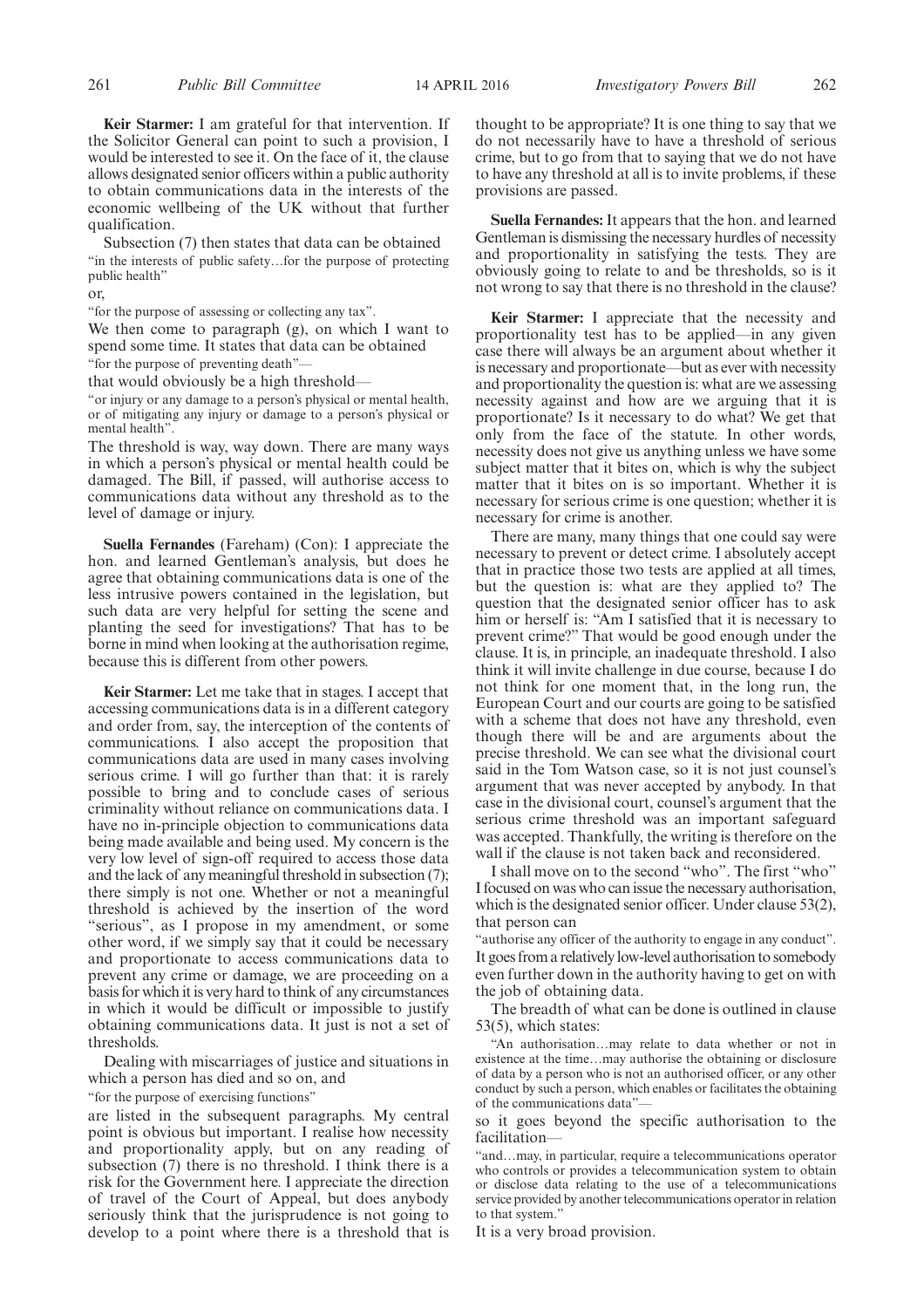#### *[Keir Starmer]*

That enables us to see the amendments in their proper context. There are three categories of amendment. The first category is to be taken as a set and would insert some rigour and independence into the process by requiring judicial commissioners to sign off the necessary authorisations. The second set of amendments, which we will come to in due course, seeks to amend the threshold to provide a meaningful threshold for the judicial commissioner. To call clause 53 as drafted a set of safeguards is to mis-describe the words on the page.

**The Solicitor General:** It is with this amendment, I am afraid, that we have a strong disagreement. To say that there are no thresholds is a misrepresentation of the situation. Putting it bluntly, the Government's worry is that creating a serious crime threshold will miss a whole panoply of crimes that are extremely serious to victims. I am thinking in particular about crimes relating to harassment, stalking and other types of offences that would not fall within the threshold of serious criminality.

It is important that we couch our remarks carefully—the hon. and learned Gentleman has tried to do that, and I respect him for it. We are not talking about targeted interception here; we are talking about the retention of evidential leads—information that could, not of itself build a case, but which, in combination with other material, could allow investigators to build a case against a suspect. The analogy is with existing comms data, namely telephonic records and mobile phone records—the sort of material that he, I and others on the Committee have regular use and an understanding of, as prescribed by the RIPA regime. We are all familiar with it. The difficulty is that, as the days go by, the reliance by criminals on conventional methods of telecommunication changes.

The old system, where the SMS message would be the way things would be done, is increasingly falling into disuse. WhatsApp, internet chat forums and all sorts of encrypted means of communication are now being used. There is no doubt that the ability of the agencies—the security and intelligence agencies, the police and other agencies—to obtain even those evidential threads is therefore becoming more difficult. We are not talking about content, nor should we be. I draw an analogy with the sort of drugs observance case where the police officers can see people coming and going from a house that is of interest, but cannot see what is going on inside that house. That is what we are talking about here. Adopting these amendments would be entirely the wrong step to take.

**Joanna Cherry:** It is interesting that the Solicitor General chooses the example of surveillance in a drugs operation to tell us what we are talking about. That would be a serious crime, but as the shadow Minister has drawn attention to, clause 53(7) allows authorisations to obtain data not just for serious crimes, but for a whole plethora of things, including protecting public health, taxes, duties, levies and so on. Notwithstanding his opening comments, does he not accept that it is telling that the example he chooses is one of serious crime?

**The Solicitor General:** Not all drugs supply is necessarily serious. We might be talking about a particular class of drugs, which might not qualify within the criteria. Is the hon. and learned Lady seriously suggesting that we should not have the capability to draw evidential leads on cases of harassment, stalking or other offences that we all know are a particular problem when it comes to the abuse of victims?

**Joanna Cherry:** Stalking is, in my respectful submission, a serious crime. The thrust of these amendments is that the authorisation should be for serious crime, and by a judge.

**The Solicitor General:** The hon. and learned Lady wants to have her cake and eat it. The hon. and learned Member for Holborn and St Pancras said he wants a much higher threshold. I am sorry, but we cannot play around with this. The Committee is dancing dangerously on the edge if it seeks, in an ad hoc way, to try to subjectively define what serious crime is.

#### 3.45 pm

**Keir Starmer:** I want to be clear with the Committee. In fairness to the Solicitor General, I can see the argument that, for harassment, there can be serious consequences for the individual. I had to deal with a number people in that situation and I do not underestimate for a moment the serious consequence that a series of minor actions can have. I do not think that necessarily means that we cannot have a serious crime threshold. I would be willing to work on what that threshold would look like, but I should not be taken as thinking that harassment, for example, cannot have serious consequences.

**The Solicitor General:** I am grateful to the hon. and learned Gentleman for that concession. It is important and it is not straightforward, and that is why I am afraid, as currently constructed, these amendments are deficient.

If I can develop my argument, I would like to give an example from Gwent police—a force that I know very well and have prosecuted on behalf of for the Gwent CPS on many occasions. Last November, a female victim returning home from a night out was approached by an unknown male who proceeded to sexually assault her. As a result of her cries, two witnesses approached and, thankfully, the male fled the scene before the offence was completed, serious though it was. An urgent press release was issued, along with CCTV footage of the offender. As a result, a member of the public called the police stating that she recognised the offender, who had given her his number. Investigators acquired subscriber data on that number and identified a suspect, who was subsequently arrested. In court, the offender pleaded guilty and received a 12-week prison sentence that was suspended for 12 months, and was placed on the sex offenders register for five years. I think we would all agree that that sounds very serious.

#### **Keir Starmer:** It is.

**The Solicitor General:** But is it? We have got to be absolutely clear. None of us would want that type of offence to fall outwith any of the criteria in these provisions—I am sure that would be the case.

**Peter Kyle** (Hove) (Lab): Proportionality was a central part of the discussion on Second Reading, and we received many reassurances from the Government.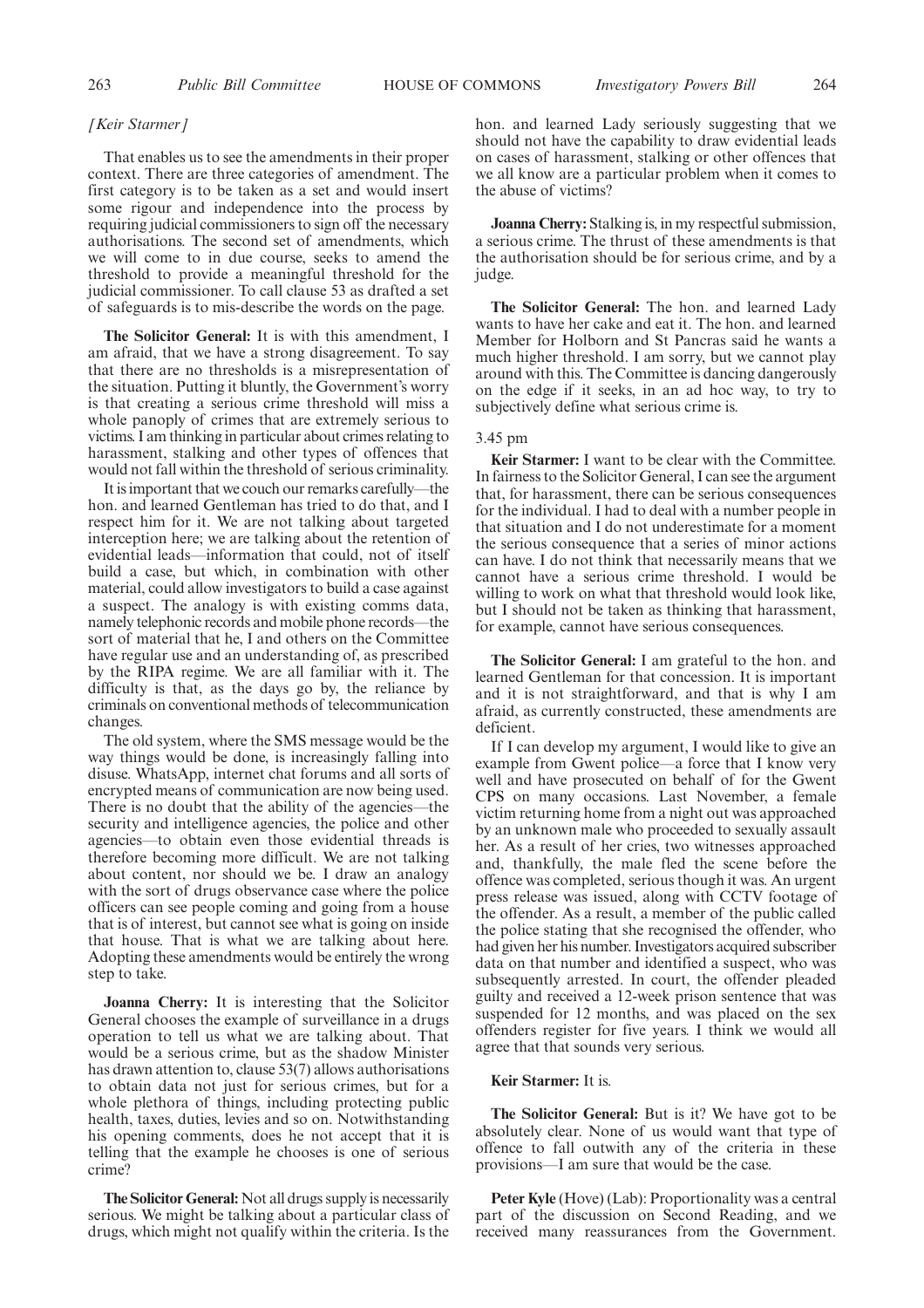My hon. and learned Friend the Member for Holborn and St Pancras has made a powerful point about the use of these powers in minor crimes. The Bill lowers the threshold to

"damage to a person's physical or mental health"

or the potential thereof. Will the Minister tell us what crime or potential crime does not pose damage to a person's physical or mental health, or have the potential thereof?

**The Solicitor General:** Of course, there are plenty of offences that do not involve violence or the threat of violence, such as fraud, although I understand that the potential consequences of some fraud can cause stress. May I reassure him that the test of necessity and proportionality in clause 53(7) remains very much at the centre of everything? I would not want him to be misled into thinking, as has perhaps been suggested by some of his Front Bench colleagues, that this is a free-for-all; far from it.

#### **Keir Starmer:** Will the Minister give way?

**The Solicitor General:** No, because I want to develop the argument. It is vital that we look at the underpinning of all this. None of the three reports that informed the drawing up of the Bill, nor the three reports arising from the pre-legislative scrutiny of the draft Bill, recommended any changes whatever to the authorisation regime for communications data.For example, David Anderson QC recommends authorisation of the acquisition of communications data by a designated person in a public authority. RUSI recommended:

"For the acquisition of communications data otherwise than in bulk, an authorisation by the relevant public authority. Communications data should only be acquired after the authorisation is granted by a designated person."

Prior to that, the report from the Joint Scrutiny Committee on the draft Communications Data Bill 2012 looked into the authorisation regime in depth and concluded that it was indeed the right model.

I entirely accept that anything that can sensibly be done to improve the already strongly regulated regime should be done. That is precisely why we have, for instance, provided for a new criminal offence that applies to persons in public authorities who knowingly or recklessly obtain communications data from a communications service provider without lawful authority. We have made the highly regarded SPOC—single point of contact regime, which provides expert advice and guidance to authorising officers, a mandatory requirement in the Bill.

**Lucy Frazer**(South East Cambridgeshire) (Con): Does the Solicitor General think that one of the reasons that David Anderson supported these clauses is the benefit of communications data in Operation Magpie, to which he refers specifically in his report, when Cambridgeshire County Council protected more than 100 elderly and vulnerable persons from attempts to defraud them by using communications data powers?

**The Solicitor General:** I am grateful for that powerful example provided by my hon. and learned Friend.

It is important to note that in the report on the draft Bill—I am looking at paragraph 11 of the summary of conclusions and recommendations—the Joint Committee stated:

"We believe that law enforcement should be able to apply for all types of communications data for the purposes of 'saving life'. We recommend that the Home Office should undertake further consultation with law enforcement to determine"—

the report then makes references to various things in the draft Bill that would not necessarily read over to the Bill that is before the Committee.

The point I am seeking to make, in the round, is that we have a tried and tested system, which is being replicated—indeed, enhanced—by the Bill, that deals with a very large number of applications. According to the latest annual report by the Interception of Communications Commissioner, in 2013 there were 517,236 authorisations and notices for communications data in total. That contrasts that with warrantry and intrusive and limited interception of communications—in the same period, there were 2,795—so we are talking about a very different set of parameters, with a large volume of requests. My worry is that, however wellintentioned the amendment is, it is wholly unrealistic when it comes to fighting crime.

**Keir Starmer:** I rise only because this is an important point about how the powers will come to be exercised. It is of course possible to say that the precise wording of the amendment might not work in certain circumstances all but sentences of 10 weeks or less are serious cases, and so on—but I do not want us to miss the point. The challenge to the Solicitor General is that there is no threshold. It is perfectly all right to say that the amendment does not necessarily achieve in precise terms the right level of seriousness, but it is not right simply to push back at the notion that there must be some threshold in the measure that is meaningful, which at the moment there is not.

**The Solicitor General:** I hear what the hon. and learned Gentleman says, but I do not agree with him about the threshold. It is set out in subsection (7). I can give another example: what about a missing person inquiry? We would not know whether it was a crime; it might well be a young person who has run away. We all have some direct or indirect experience of that.

I will address the point, but I have to be careful, because the case to which the hon. and learned Gentleman has referred is sub judice. I do not disagree with any of his characterisation, by the way, and of course I have read with care the Court of Appeal judgment of Lord Justice Lloyd Jones, but the hearing in the Court of Justice of the European Union is this week, I think. We will have to see how that develops.

I am very conscious of how case law develops in this area, and I am mindful of it, bearing in mind my duty as a Law Officer to uphold the rule of law. I am sure the hon. and learned Gentleman understands that, but where we are is in a sensible place. My worry is that if we start to get too restrictive, we will in effect end up in a position in which many serious matters—matters that are serious to the victim, but might not be serious according to other criteria—are lost or missed.

I have already mentioned necessity and proportionality. I should also pray in aid the fact that there will have to be compliance with a detailed code of practice andindependent oversight and inspection of the regime by a senior judge, currently the Interception of Communications Commissioner. The current internal authorisation regime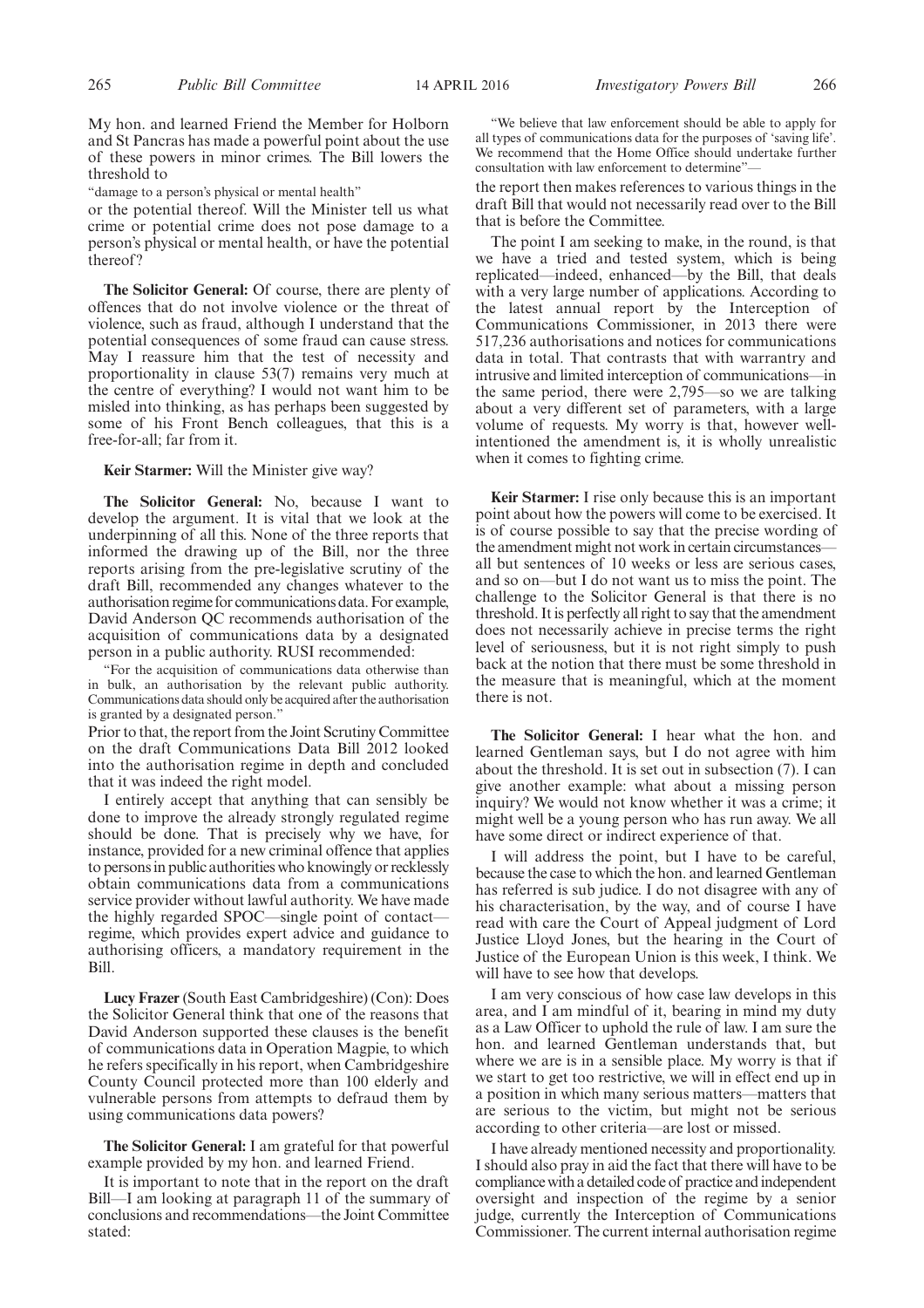### *[The Solicitor General]*

is working well. No deliberate abuse of it has been identified in any ICC reports, which speaks volumes for the integrity of the current system.

**Joanna Cherry:** Will the Solicitor General accept that there have been severe concerns lately about what turned out to be rather destructive surveillance activities by the Metropolitan police in relation to covert human intelligence sources? Does he agree that it is highly unlikely that such practices would have occurred if there had been a system of prior judicial authorisation, rather than internal authorisations?

**The Solicitor General:** The hon. and learned Lady knows, of course, that that matter is now being investigated, in an inquiry led by Lord Justice Pitchford. I am not saying that she is not entitled to mention it, but it really is a different set of circumstances. That particular means—the covert use of human intelligence sources—is not what we are talking about, with the greatest respect. We are talking about ensuring that authorities prescribed by statute have the capability to continue finding the sorts of evidential lead that until now have been almost exclusively the province of conventional telecommunications.

**Joanna Cherry:** Perhaps I can put another example to the Solicitor General. Towards the end of last year, it was revealed that, due to what a judge labelled systemic internal failings in how the National Crime Agency applied for a warrant, a number of trials were at risk of collapse. Earlier in the year, Mr Justice Hickinbottom lamented what he called an

"egregious disregard for constitutional safeguards"

within the NCA, in the case of Chatwani and others *v.* the National Crime Agency and others. Those are examples of where the system is not working.

**The Solicitor General:** I am familiar with what the hon. and learned Lady is talking about, but again, that involves a particular failure by the NCA on warrantry. Here we are talking about various agencies' abilities. With respect to her, it is not the same. We are discussing a different regime. Tempting though it is to read over, that would be to frustrate the important work of many law, detection and investigative agencies in our country.

I do not see the purposes within the Bill as inconsistent in any way with the purposes set out in the exemptions from and limitations of the right to privacy in article 8.2 of the European convention on human rights. There has never been a serious crime threshold for the acquisition of communications data. No such limit is placed in article 8.2, which is why the Government's position on this issue—I will not mention the case—is legally respectable and sustainable. That is why the provisions in the clause meet the challenge that faces the agencies in a way that is proportionate and necessary, and that keeps pace with the breathtaking rate of change of technology being taken advantage of by many people of good will, but also by people of less than good will. For that reason, I ask that the amendment be withdrawn.

**Keir Starmer:** I will not repeat the concerns that we raised. Proceeding with a clause that has no seriousness threshold, however expressed, is fraught with difficulties, but the Minister has indicated that he will consider some of the issues and I want to reserve this issue for a later stage, so I beg to ask leave to withdraw the amendment.

*Amendment, by leave, withdrawn.*

#### 4 pm

**Joanna Cherry:** I beg to move amendment 228, in clause 53, page 42, line 21, leave out subsection  $(1)(b)(ii)$ .

**The Chair:** With this it will be convenient to discuss the following:

Amendment 231, in clause 53, page 43, line 5, leave out subsection (4)(d).

*These amendments to Clause 53 provide that in order to access communications data, a relevant public authority must seek a warrant from a Judicial Commissioner rather than undertake a system of internal authorisation. These amendments also provide for warrants to authorise conduct of a relevant public authority and require steps be taken by a telecommunications operator, removing the need for separate "authorisations" to public authorities and "authorisation notices" to telecommunications operators.*

Amendment 131, in clause 55, page 45, line 24, leave out subsection (2).

**Joanna Cherry:** I am very much in agreement with everything that the hon. and learned Gentleman said on the last group. The Scottish National party's position is that access to communications data should be by means of a judicial warrant. We share the concerns that he articulated about the lack of a proper threshold in clause 53(7). I do not intend to press these amendments to a vote. I associate myself with his position, and I reserve my position on this matter for a later stage. This is an absolutely crucial clause, and it is extremely concerning, as he said, that there is no proper threshold in it.

**The Solicitor General:** I am grateful to the hon. and learned Lady for her succinct remarks. I will simply make the following observations about her amendment. It would remove the ability of the relevant public authorities to apply for communications data authorisation to test equipment or for technology development purposes. It is vital that those who are authorised to acquire communications data are able to test existing systems and to assist the development of new equipment or systems. Without that ability, we will not know whether the equipment will provide the required information in a real-life investigation, and nor will we be able to fix errors in systems where they are detected. We fear that that could have a seriously detrimental effect on our law enforcement agencies' ability to prevent and detect crime and may lead to mistakes, which are in nobody's interest least of all that of the public, whom we serve. Therefore, this is a vital further safeguard. With respect, we are somewhat puzzled about why the amendment was tabled, but we heard the hon. and learned Lady and we respect her position. For those reasons, we oppose the amendment.

**Joanna Cherry:** I beg to ask leave to withdraw the amendment.

*Amendment, by leave, withdrawn.*

**Keir Starmer:** I beg to move amendment 110, in clause 53, page 43, line 39, after "detecting", insert "serious".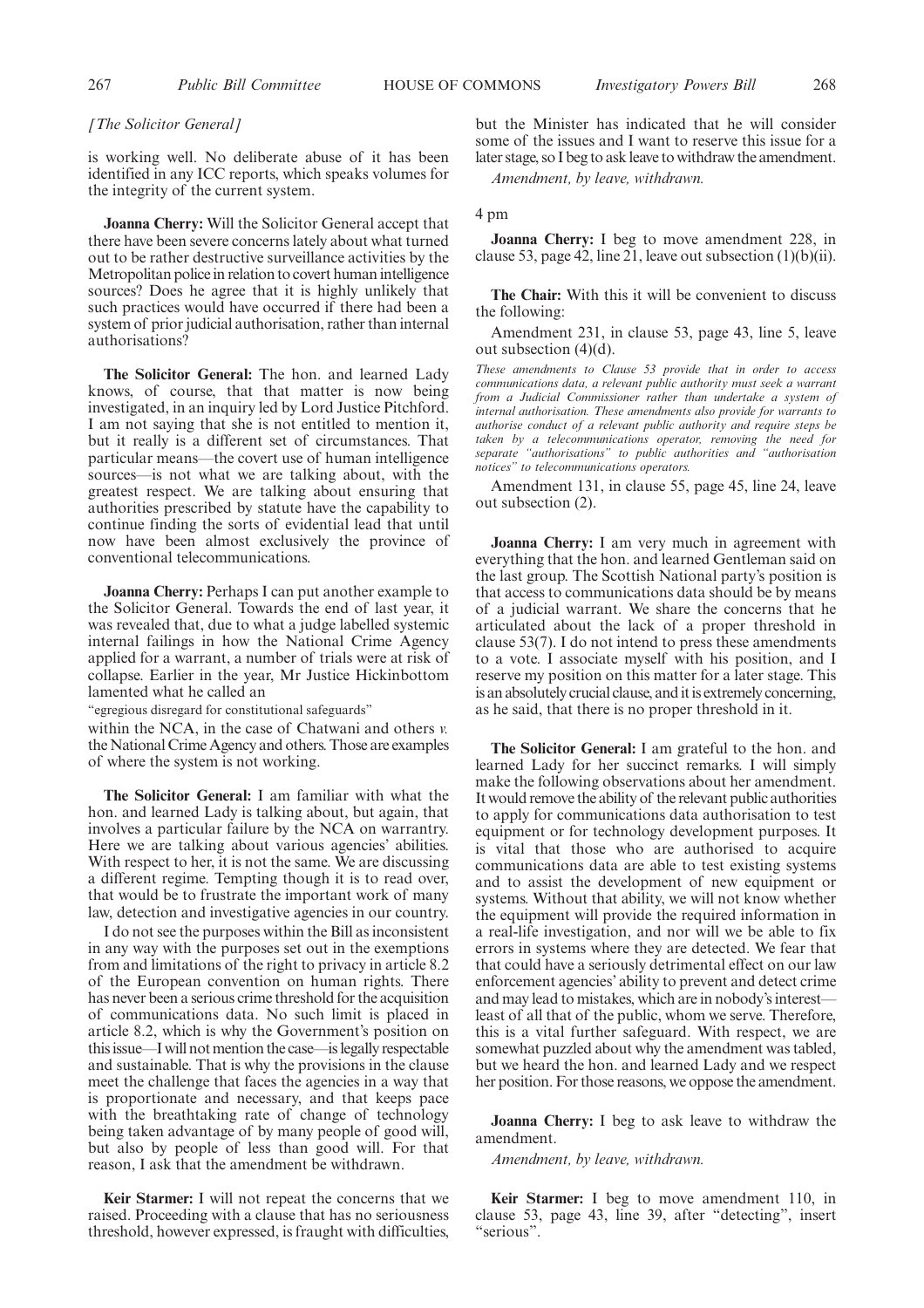**The Chair:** With this it will be convenient to discuss the following:

Amendment 109, in clause 53, page 43, line 39, leave out "or of preventing disorder".

Amendment 111, in clause 53, page 43, line 40, at end insert

"which includes to assist in investigations into alleged miscarriages of justice".

Amendment 112, in clause 53, page 43, line 41, leave out subsections (7)(c) to (f).

Amendment 114, in clause 53, page 44, line 1, after first "or", insert "serious".

Amendment 115, in clause 53, page 44, line 1, after "any", insert "serious".

Amendment 116, in clause 53, page 44, line 2, after "any", insert "serious".

Amendment 117, in clause 53, page 44, line 3, at beginning insert "serious".

Amendment 113, in clause 53, page 44, line 5, leave out subsections (7)(i) and (j).

**Keir Starmer:** I have covered my concerns that relate to these amendments, and the Solicitor General has dealt with them in his submissions. For the same reasons as on the first group of amendments, I want to take this matter away and I reserve my position. I beg to ask leave to withdraw the amendment.

*Amendment, by leave, withdrawn. Clause 53 ordered to stand part of the Bill.*

#### **Clause 54**

ADDITIONAL RESTRICTIONS ON GRANT OF AUTHORISATIONS

**Keir Starmer:** I beg to move amendment 127, in clause 54, page 44, line 20, leave out subsections (1), (2) and (3).

This is formally my amendment and therefore my embarrassment, because I do not think it achieves its intended purpose. I do not intend to press it to a vote. When I looked at it again in the early hours of this morning, I could see that it does not achieve whatever I hoped to achieve.

**Mr Hayes:** I wish to put on the record that I think the hon. and learned Gentleman deserves a big mark for honesty.

**Keir Starmer:** I will make such comments as I have during the clause stand part debate.

**The Solicitor General:** I am grateful to the hon. and learned Gentleman. It was puzzling me, and he has solved the mystery. The amendment seemed to remove the safeguard, which I am sure he does not want to do.

**Keir Starmer:** I beg to ask leave to withdraw the amendment.

*Amendment, by leave, withdrawn.*

*Question proposed,* That the clause stand part of the Bill.

**Joanna Cherry:** I do not oppose the removal of safeguards from the Bill. However, this is the first time that internet connection records have raised their head in the Bill and I feel compelled to foreshadow the more detailed arguments that will be made when we reach clause 78.

The collection of internet connection records is one of the fundamental changes that the Bill seeks to introduce, and subsections (4), (5) and (6) of the clause contain the first mention in the Bill of such records. I think that I am correct in saying that they are in fact only mentioned in one further clause—clause 78.

Clause 54(6) sets out to define an internet connection record but fails spectacularly to do so because of its widely drawn language, which clearly attempts to cover every imaginable base. The Scottish National party understands that the police and other authorities need powers befitting the digital age but, as legislators, we cannot pass a clause with such a significant impact on civil liberties—on personal privacy—without a clear definition in the Bill.

The industry has made it clear that it is willing to work with the Government to try to help implement ICRs. The trouble is that the industry does not know what ICRs are—and it looks like the Government do not know either. I addressed that point in quite a lot of detail on Second Reading. It is interesting that the Internet Service Providers Association says:

"The Investigatory Powers Bill deals with highly complex technical matters, however, our members do not believe that complexity should lead to a Bill lacking in clarity."

I very much associate myself with those comments.

We cannot legislate in a vacuum and if the Government cannot provide further detail and clarity so we all know what an internet connection record is and what we are legislating for, we will have no option but to try to remove the collection of such records from the Bill through our amendment to clause 78. But the Scottish National party objects to the inclusion of internet connection records not just because of the difficulty of defining them—in my speech on Second Reading, I suggested that they are not at all a sort of internet replication of a phone record, as the Home Secretary seemed to think they were—but because of their intrusiveness. They would provide a detailed record of every internet connection of every person in the UK over 12 months, with a log of websites visited, communications software used, systems updates downloaded, desktop widgets used and every mobile app used, and logs of any other device connected to the internet, such as games consoles or baby monitors. I said in that speech that that would be "fantastically intrusive" and I stand by that.

Law enforcement bodies can currently obtain similarly extensive internet connection data for specific surveillance targets in several ways. First, they can request that telecommunications operators in the future retain the data of specific targets. Secondly, they can request retrospective internet connection data on specific targets from operators who temporarily store such data for their own business purposes. Thirdly, if they are seeking to prevent or detect serious crime, they can request data or assistance from GCHQ, which has a remit to provide intelligence for those purposes. Intelligence sharing to tackle online child sexual exploitation will be fortified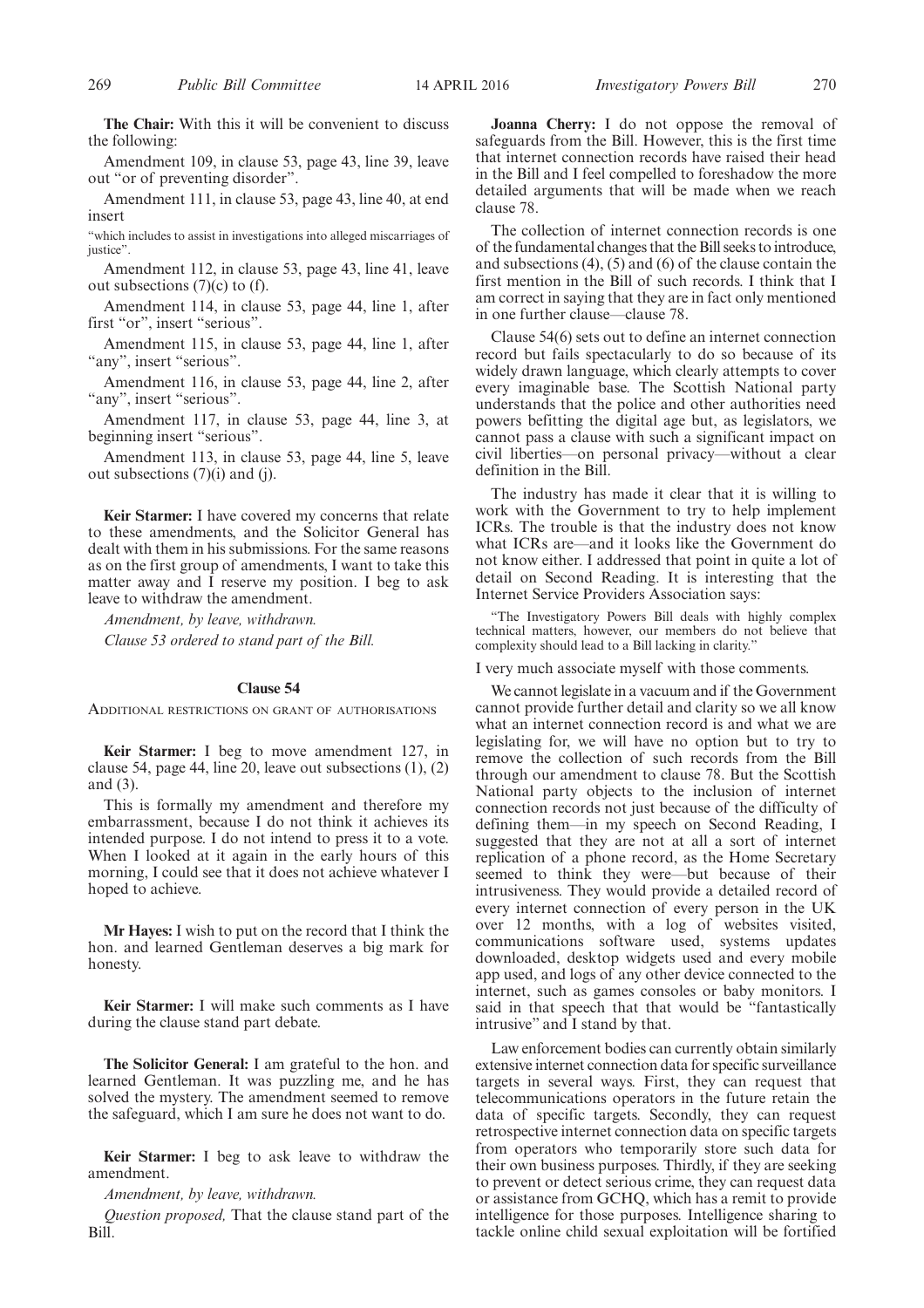#### *[Joanna Cherry]*

by the establishment in November last year of the National Crime Agency and GCHQ joint operations cell.

The Intelligence and Security Committee noted in recommendation I of its report on the draft Bill that the delivery of ICR proposals

"could be interpreted as being the only way in which Internet Connection Records may be obtained. However, this is misleading: the Agencies have told the Committee that they have a range of other capabilities which enable them to obtain equivalent data."

The ISC recommended that the Bill be amended in the interests of transparency, but no transparency has been provided.

The Scottish National party believes that the case supporting this huge expansion of data collection by internet service providers and its benefit to law enforcement is deeply flawed and contradicted by the available evidence, and that it has been accurately described as overstated and misunderstood.

I reiterate that there are no other "Five Eyes" countries in which operators are or have been forced to retain similar internet connection data. In Europe, as we heard the Danish tried it and decided that it was not of any utility. They thought about trying it again recently, but decided not to repeat the experiment. David Anderson noted in his report "A Question of Trust", on page 265, about the collection of that sort of internet connection data that

"Such obligations were not considered politically conceivable by my interlocutors in Germany, Canada or the US."

He therefore said that a "high degree of caution" should be in order.

There is also a legal issue with the mooted collection of internet connection records, because in 2014 the Court of Justice of the European Union ruled in the Digital Rights Ireland case that indiscriminate collection and storage of communications data is a disproportionate interference with a citizen's right to privacy. I therefore argue it is unacceptable that the Government are attempting to bypass that ruling to extend their policy of blanket data retention.

It will no doubt be argued that, provided there are sufficient safeguards, the Court's concerns from that case do not apply. However, as we just heard, there are not independent safeguards because we do not have judicial authorisation for access to internet connection records. We have instead a long list of public officials who have access to such records through internal procedures. I want to make it clear that I do not seek to impugn the integrity of public officials, but the reality is that their primary concern will relate to the operational capacity of their agency. That is a perfectly understandable matter of organisational culture, but that is also a reality that mitigates in favour of independent third-party authorisation.

If we collect internet connection records, we face falling foul of European Union law. We will also face falling foul of European Union law if we collect them without proper independent authorisation. I oppose clause 54 because it is the first point at which internet connection records rear their head in the Bill and the Scottish National party is not convinced that the Government have made a case for internet connection records.We are not convinced that there are not alternative routes to get at the necessary information and we are concerned that the collection of such records will be in violation of the law and of civil liberties.

**Keir Starmer:** We shall not seek to vote down the clause, but I want to raise some serious concerns about internet connection records because, as has been said, I think this the first time that they appear in the Bill. Subsection (6) is important because that provides the definition that

"'internet connection record'means communications data which…may be used to identify, or assist in identifying, a telecommunications service to which a communication is transmitted by means of a telecommunication system for the purpose of obtaining access to, or running, a computer file or computer program, and…comprises data generated or processed by a telecommunications operator in the process of supplying the telecommunications service to the sender of the communication".

That is a wide definition. I listened carefully to the evidence of senior law enforcement officials about their ask on internet connection records, and they made it clear that they were concerned to have the who, the how, the when and the location.

I appreciate that there are other provisions—in fairness, I will come to those—but my concern is that that definition is much wider than their ask. That is important because subsection (4) deals with the point of access to internet connection records and what the designated senior officer can authorise. I accept that that subsection contains the restriction that internet connection records cannot be obtained or accessed unless one of the purposes identified is complied with—

"which person…which internet communications service…where or when".

That has a resemblance to what senior law enforcement told us was their ask, but the problem is that the definition in subsection (4) is much wider. It might be asked whether that matters. Well, it does matter because clause 78—the retention clause—as we have observed, provides that the Secretary of State may issue a retention notice in relation to relevant communications data. Clause 78(9) makes it clear that relevant communications data may be used to do a list of things—I will return to the list—and that internet connection records are included. That definition of internet connection records crops up again in clause 78(9). Therefore, anything within that description, so long as it also complies with the other bits of the subsection, may be retained.

#### 4.15 pm

The important point I am trying to make is that it is one thing to say that designated senior officers can only access internet connection records if the preconditions in clause 54(4) are complied with, but it is another, more difficult argument to sustain that only internet connection records that go to the issues of which, why, when, who and location, and so on, are caught within the retention, because the retention is for any internet connection record that comes within the wider definition. It is true to say that clause 78(9) states:

"'communications data' means…data which may be used to identify, or assist in identifying, any of the following—the sender or recipient…the time or duration of a communication; the type, method or pattern, or fact, of communication; the telecommunication system…from, to or through which…a communication is…transmitted; or the location".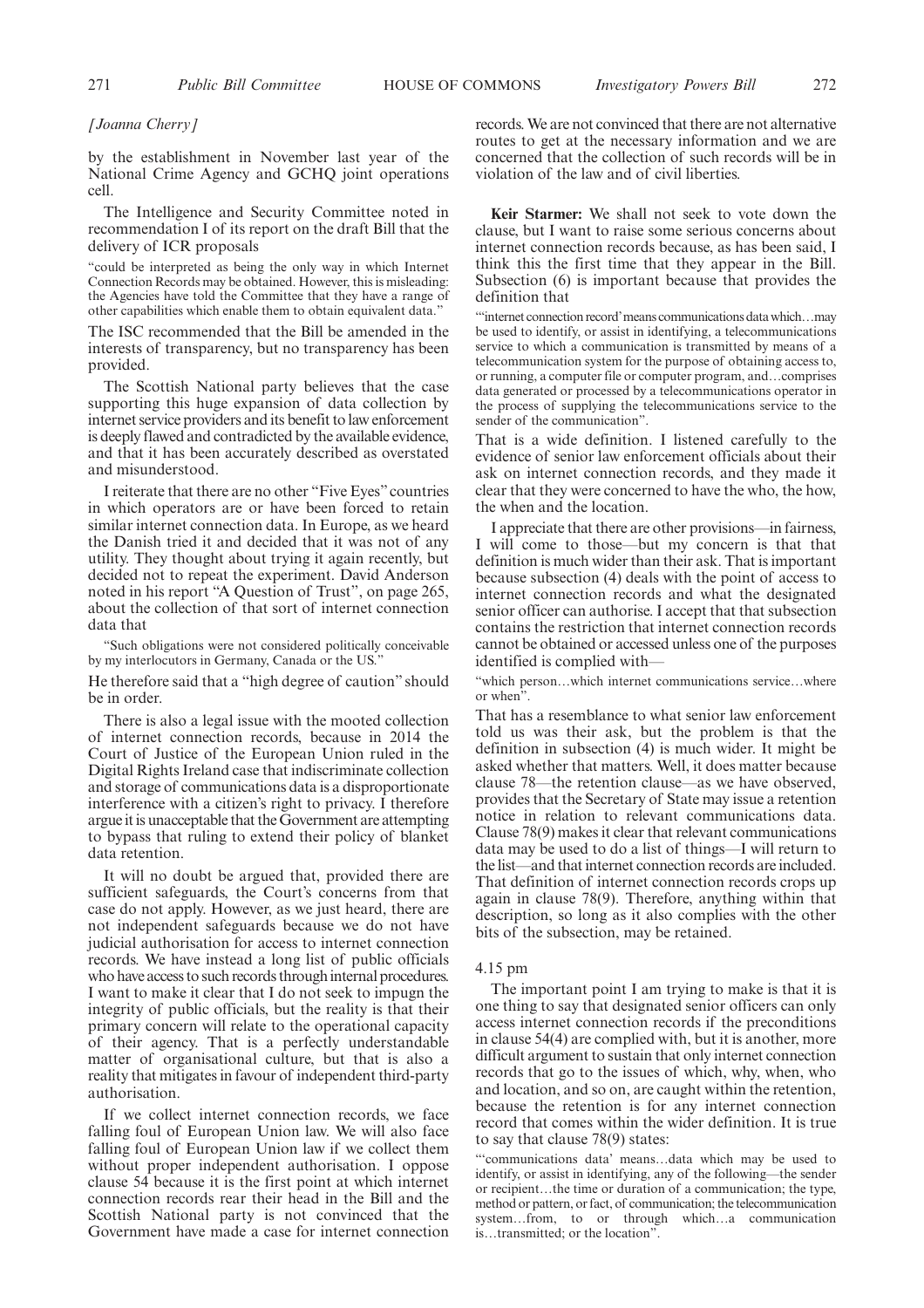But that definition is, by no means, as tight as the definition in clause 54(4), so we are back to the situation of, "Let's assess what is caught, or retained, and what is later accessed." The suggestion that what is caught or retained is as tightly constrained as the description that law enforcement favours is wrong: it is a much wider definition of internet connection records.

On web browsing, as members of the Committee will know, the issue of internet connection records is a real concern among the public. When I talk to people about the Bill and the discussion gets to internet connection records, they have a keen interest in just what the Bill can do, because there is real concern about anything that retains the web browsing history of ordinary members of the public. The comms data code of practice has a heading dealing with web browsing and communications data, and it describes uniform resource locators. Paragraph 2.53 sets out the standardised structure of a URL, which is usually what comes up in the bar when one is searching on the internet—that is in the code of practice for a reason, because it potentially comes within the scope of the Bill. Paragraph 2.54 states:

"These elements of a URL are necessary to route a communication to the intended recipient and are therefore communications data."

To be clear, that means that uniform resource locators come within the definition of communications data. Paragraph 2.54 also states that

"fully qualified domain names provide an indication of the type of content that the server being accessed contains".

Paragraph 2.55 sets out further information about what "URLs may, but do not always, contain".

Paragraph 2.57 states:

"An authorisation under Part 3 of the Act"—

which is what we are concerned with—

"or retention notice under Part 4"—

which I have mentioned-

"may only authorise the acquisition or retention of those elements of a URL which constitute communications data."

URLs are not excluded: they can come within a retention notice, so long as they constitute communications data. We are in the territory of web browsing history, and we have to tread carefully to ensure that the system is as tight as it is claimed to be.

To get to what constitutes communications data, we have to go to the definitions in the Bill. Clause 225(1) helpfully points out that

"'systems data' has the meaning given by subsection (4)".

#### Clause 223(5) states:

"'Communications data', in relation to a telecommunications operator, telecommunications service or telecommunication system, means entity data or events data which is (or…is capable of being) held or obtained by, or on behalf of, a telecommunications operator".

The definition goes on to refer to data

"which is available directly from a telecommunication system".

It is true that the end of clause 223(5) makes clear that it is not about content in its own right, but members of the public, the Labour party and other Opposition parties are concerned that simply excluding content is not a sufficient safeguard. In other words, it may well be that the content and the sub-content of one's web browsing history are not caught by the provisions, but there may be a route map. This is not a direct analogy, but it is almost a reading list of what people have been looking at. Although it may only give the title of the book, that reading list reveals a great deal about the private lives of individuals, in a way that goes beyond other forms of communications data.

**The Solicitor General:** It is important that we go through this carefully. The shadow Minister talked about browsing history. The full history does not constitute comms data; it is not an ICR for the purposes of this legislation. It is like looking at everything after the forward slash. Let us take the example of a website such as telegraph.co.uk: the fact that a person visited the website may be one thing, but everything after the forward slash—the detail of what the person is doing—is not an internet connection record for the purposes of the Bill.

**Keir Starmer:** I am grateful to the Solicitor General for that reply. The same point was made on Second Reading by the Home Secretary and was also made in Committee, but I have a difficulty with it that is important to put on the record. Where are the words in the Bill that result in what the Solicitor General said? I am concerned, because I cannot see them.

I accept that, when it comes to accessing internet connection records, there is the further test in clause 54(4). At the moment, a constituent might say, "Will my internet connection records and browsing history be kept?" People are concerned about whether there is a record of what they have looked at on the internet. They feel very chilled by that. The Solicitor General says that it goes so far but no further. That is to give people comfort and I understand why it is said. The difficulty I have is finding the precise words in the Bill that give effect to that proposition.

**The Solicitor General:** Is not the real question whether the authorities will have access to that history without due process? Therein lies the rub. As I have said to the hon. and learned Gentleman, the full browsing history will not be capable of being accessed without further warrantry.

**Keir Starmer:** I understand the Solicitor General's point, which is that when it comes to access, there is a further, stricter test. I absolutely understand that and I accept that clause 54(4) is there for a purpose. The question that my constituents and I, and others, want answered is, "What about what is being retained?" There is a chilling feeling if it is being retained. The comfort of the Government saying, "Well, we are keeping everything but we will not look without a stricter test", is, of course, a comfort, but it is not that much comfort to many concerned individuals.

**Mr Hayes:** I support the Solicitor General's view—I do not want the hon. and learned Gentleman to be caught in a pincer movement by the way. None the less, clause 223(6) is pretty clear, is it not? It mentions anything that

"might reasonably be considered to be the meaning (if any) of the communication".

That seems very helpful. I know that that clause is in the other part of the Bill but, of course, it relates to the content in exactly the way he describes.

**Keir Starmer:**I am grateful to the Minister for pointing that out but that was the route that I trod a few days ago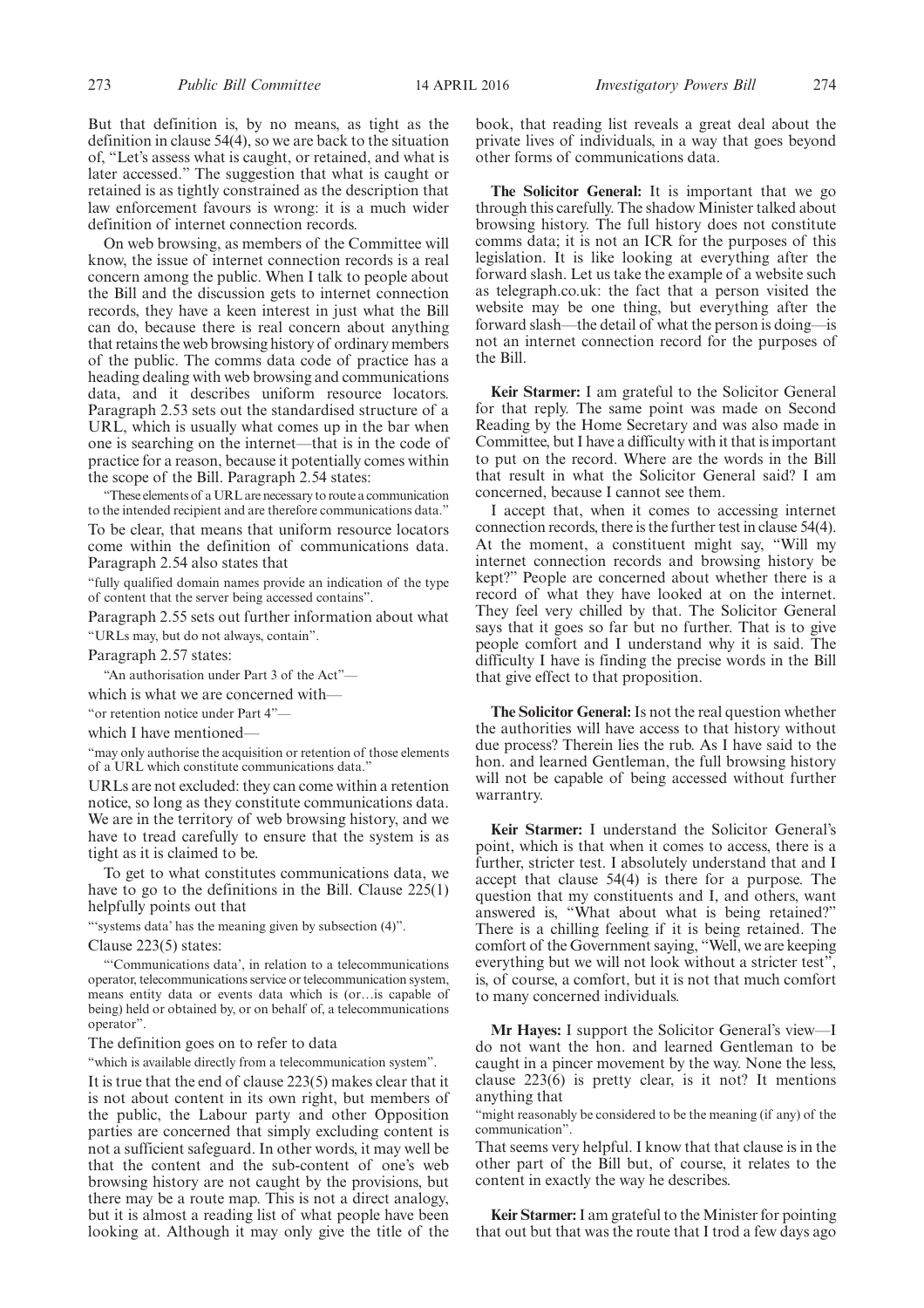#### *[Keir Starmer]*

when I was preparing my submissions. The problem is that content is given the description that he just set out, but it also says,

"any meaning arising from the fact of the communication or from any data relating to the transmission of the communication is to be disregarded, and (b) anything which is systems data is not content."

That obviously led me to have a look at what systems data are, for which we have to go to clause 225(4), which states that systems data

"means any data that enables or facilitates, or identifies or describes anything connected with enabling or facilitating, the functioning of…a telecommunication system".

It is true, and I accept, that an internet connection record does not include content in the form set out in 223(6), but then one gets to systems data, and part of it comes back out again. It would be very helpful if someone were to attempt to describe, by reference to the Bill's provisions, why it is said that, at the point of retention, the provision does not include web browsing history. That is a question that many people would like answered. I leave that challenge on the table for the Government.

I rose to say that at this late hour and it is a complicated point, but it goes to the heart of the question about ICRs. At the moment, it is being framed in the sense of, "Well, they won't look at it unless", but people are genuinely concerned about the retention of their browser history.

**The Solicitor General:** As a preface to my remarks, which will have to be succinct, I do not want to stray into the debate on clause 78. I do not want to criticise the hon. and learned Member for Edinburgh South West, but she has made points that will properly be answered when we come to that debate. She is right to raise the point about the Danish experience and, like me, she has read the evidence in the Committees, but there are significant differences between what we are trying to do in the UK and what happened in Denmark. The Danish experience was not a great one. There are significant operational, financial and other differences that mean that the Danish Government are looking carefully and with a great interest at what we are attempting to do in the UK. This is not straightforward and it is not easy, but it is our duty as legislators to get ahead of the curve when it comes to the development of technology and to make sure we are not playing catch-up when it comes to criminals' increasingly sophisticated use of the digital sphere.

**Joanna Cherry:** Setting the Danish experiment to one side, can the Solicitor General tell us why the other "Five Eyes" countries are not requiring operators to retain similar internet connection data? Why are no other western democracies doing that?

#### 4.30 pm

**The Solicitor General:** The simple answer is that they know there are technological challenges and that someone must start somewhere. I am proud that the United Kingdom is trying to set the correct example. It may be that the detail is more than we can do and this is why we are having scrutiny and debate—I warmly welcome that—but to suggest that because it is difficult we should not take a lead is a counsel of despair. That is not good enough when it comes to the challenges facing us with the development of technology.

The hon. and learned Member for Holborn and St Pancras asked some proper and detailed questions, and rightly contrasted and compared various parts of the Bill. As lawyers and legislators, we must be careful not to become too prescriptive when defining the technology, which is why the combination of the framework in the Bill and the code of practice to which the hon. and learned Member for Edinburgh South West referredparagraph 2.63 helpfully sets out what an ICR might consist of—gives sufficient clarity and flexibility operationally to keep pace with developments in technology. We must necessarily be technology neutral and careful when making definitions.

We worked extremely closely with law enforcement agencies about their needs, including the Joint Committee's work, and they have been clear that the Bill now reflects those needs. Communication service providers have also developed their views in recent months. They confirmed in evidence to the Committee that they understand exactly what they are being asked for.My strong contention is that what we have now is a clear definition of internet connection records and helpful support from the codes of practice.

Let me deal with clause 54 directly. It sets out clearly the four operational purposes for which a designated senior officer may grant an authorisation for a relevant public authority to obtain an internet connection record. All those purposes have been endorsed by the Joint Committee. Importantly, it specifically advanced the fourth purpose in its conclusions. That fourth purpose covers connections that do not disclose a crime or nefarious purpose, but with other material can help to build up a series of evidential leads to the effective detection of crime.

I am grateful for the examples that the Digital-Trust gave to all members of the Committee. Many of us are familiar with the organisation and it is supported by, among others, Harry Fletcher, who was deputy general secretary of the National Association of Probation Officers. His work, with that of others, to combat stalking and harassment is well known to me. I worked closely with him on the draft Bill that became law as the Protection of Freedoms Act 2012, and now on the work that addresses stalking. The trust's example is powerful. Many stalkers sadly indulge in sending unwanted gifts to their victims. For example, they may habitually order flowers to make the point that they are still there. The victim may not want such gifts, but they are part of the stalking behaviour.

The internet connection record that discloses that someone had gone to a florist is innocuous, but it could be vital lead evidence in building a picture of someone's stalking and harassing behaviour. That is why the Digital-Trust strongly supports clause 54(4). It can see the operational merit in ensuring that such purposes are included. It is a stark and clear example of the dangers of over-limiting the criteria within which the investigating authorities can act.

The hon. and learned Gentleman is quite right to talk about the concerns we all share about the unwarranted retention of masses of information that would constitute an intrusion into the lives of millions of people. Let us not forget that the Government will not be retaining the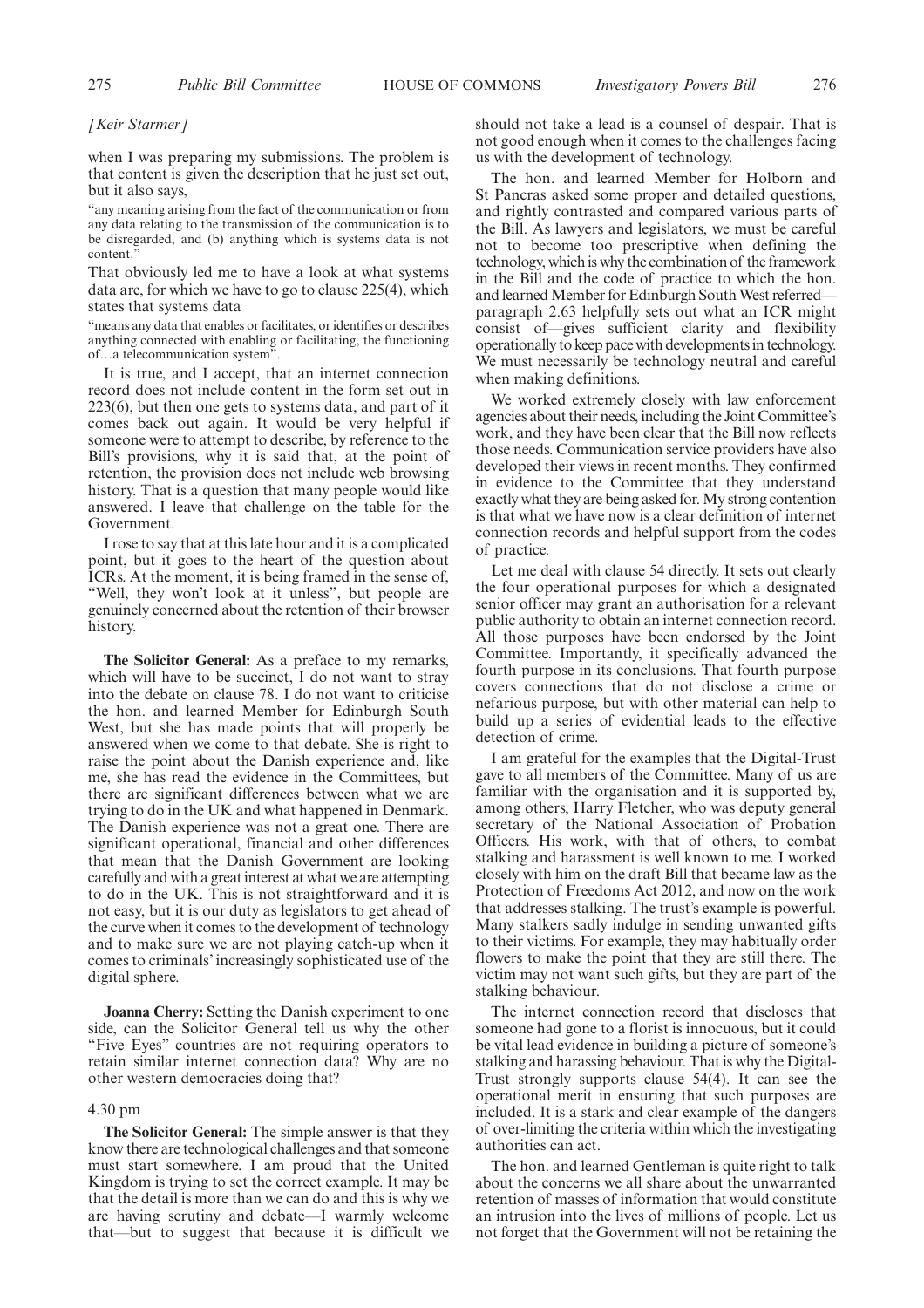information. The information will be at arm's length from Government. There is a filter system designed not only to screen out but to destroy data that is extraneous to the investigation. Crucially, the full web browsing history does not constitute an internet connection record. It is therefore not covered by the provisions and would have to be subject to the sort of warrantry that Members of this House understand to be necessary to protect the privacy of the people we serve. For those reasons, I strongly commend clause 54 to the Committee.

*Question put,* That the clause stand part of the Bill.

*The Committee divided:* Ayes 10, Noes 2.

**Division No. 7]**

#### **AYES**

| Atkins, Victoria        |  |
|-------------------------|--|
| <b>Buckland, Robert</b> |  |
| Davies, Byron           |  |
| Fernandes, Suella       |  |
| Frazer, Lucy            |  |
|                         |  |

Hayes, rh Mr John Hoare, Simon Kirby, Simon Stephenson, Andrew Warman, Matt

#### **NOES**

Cherry, Joanna Newlands, Gavin

*Question accordingly agreed to. Clause 54 ordered to stand part of the Bill. Clauses 55 to 57 ordered to stand part of the Bill.*

#### **Clause 58**

FILTERING ARRANGEMENTS FOR OBTAINING DATA *Question proposed,* That the clause stand part of the Bill.

**Joanna Cherry:** I wish to speak briefly on clause 58. I indicate that I will also cover clauses 59 and 60, which I also oppose. The clauses provide for the establishment and use of a filter to gather and analyse communications data. They provide for a communications data request filter, which was a feature previously proposed in almost identical terms in the rather unpopular draft Communications Data Bill. The only change made is that under clause 58(5), which states that the Secretary of State

"must consult the Investigatory Powers Commissioner about the principles on the basis of which the Secretary of State intends to establish"

the filter.

The request filter essentially is a search mechanism that allows public authorities to conduct simple searches and complex queries of the databases that telecommunications operators will be required to build and hold. The Joint Committee on the Draft Communications Data Bill described the request filter in that Bill as

"a Government owned and operated data mining device",

which, significantly, positions the Government at the centre of the data retention and disclosure regime. Access to the filter and the data it produces would be subject to the same self-authorisation processes as all communications data. In practice, the request filter would be a search engine over an enormous federated database of each and every citizen's calls, text records, email records, location data and internet connection records. Those would be made available to hundreds of public authorities.

I am sure the Government will, as they have in the past, be keen to portray the request filter as a safeguard for privacy. However, the processing of such a huge amount of personal data, as permitted by the request filter, is a significant privacy intrusion. It is not only me who thinks that; the Joint Committee on this Bill noted that there were

"privacy risks inherent in any system which facilitates access to large amounts of data in this manner."

When I asked the Solicitor General why other countries do not do that, he said that the lead must start somewhere, but I do not want my constituents to be guinea pigs for such a system. I can tell from my mailbox that many of my constituents are very concerned about such huge amounts of personal, private data being held and analysed in that way. They want to see serious crime tackled, but not at the expense of their privacy.

A balance has to be struck, and I fear that the request filter is more of an intrusion into privacy than a safeguard for it. It is a portal with the power to put together a comprehensive picture of each of our lives. We should not misunderstand that that is what the filter can do. It raises many of the same concerns as a large and centralised store, with the added security concerns of protecting multiple distributed databases.

Public authorities will have a permanent ability to access the request filter, which will make it an enticing and powerful tool that could be used for a broad range of statutory purposes. The ability to conduct the complex queries that the request filter will allow for could increase the temptation to go on fishing expeditions—that is, to sift data in search of relationships and infer that concurrences are meaningful. That was one of the many concerns expressed by the Joint Committee on the Draft Communications Data Bill about the request filter proposal.

With the request filter power, authorities could use communications data to identify attendees at a demonstration and correlate that with attendance at other public or private locations in a 12-month period, or identify those regularly attending a place of worship and correlate that with access to online radio websites, inferring risk. Those examples show that the new ability risks casting undue suspicion on thousands of innocent citizens and mining their personal contacts for patterns, which is an unacceptable intrusion into the privacy and civil liberties of our constituents and British citizens generally.

**Keir Starmer:** I will not be long, but I want to raise some concerns about the provisions. It is clear—the Minister will correct me if I am wrong—that the arrangements are to assist a designated senior officer who is considering whether to grant an authorisation, and therefore has got to that stage of the exercise, and more broadly to provide for effective ways of obtaining communications long before there is serious consideration of a particular authorisation. Subsection (1)(a) applies in relation to the contemplation of a possible authorisation, whereas subsection  $(1)(b)$  is a much wider way of organising the data so that someone can later find what they want more easily.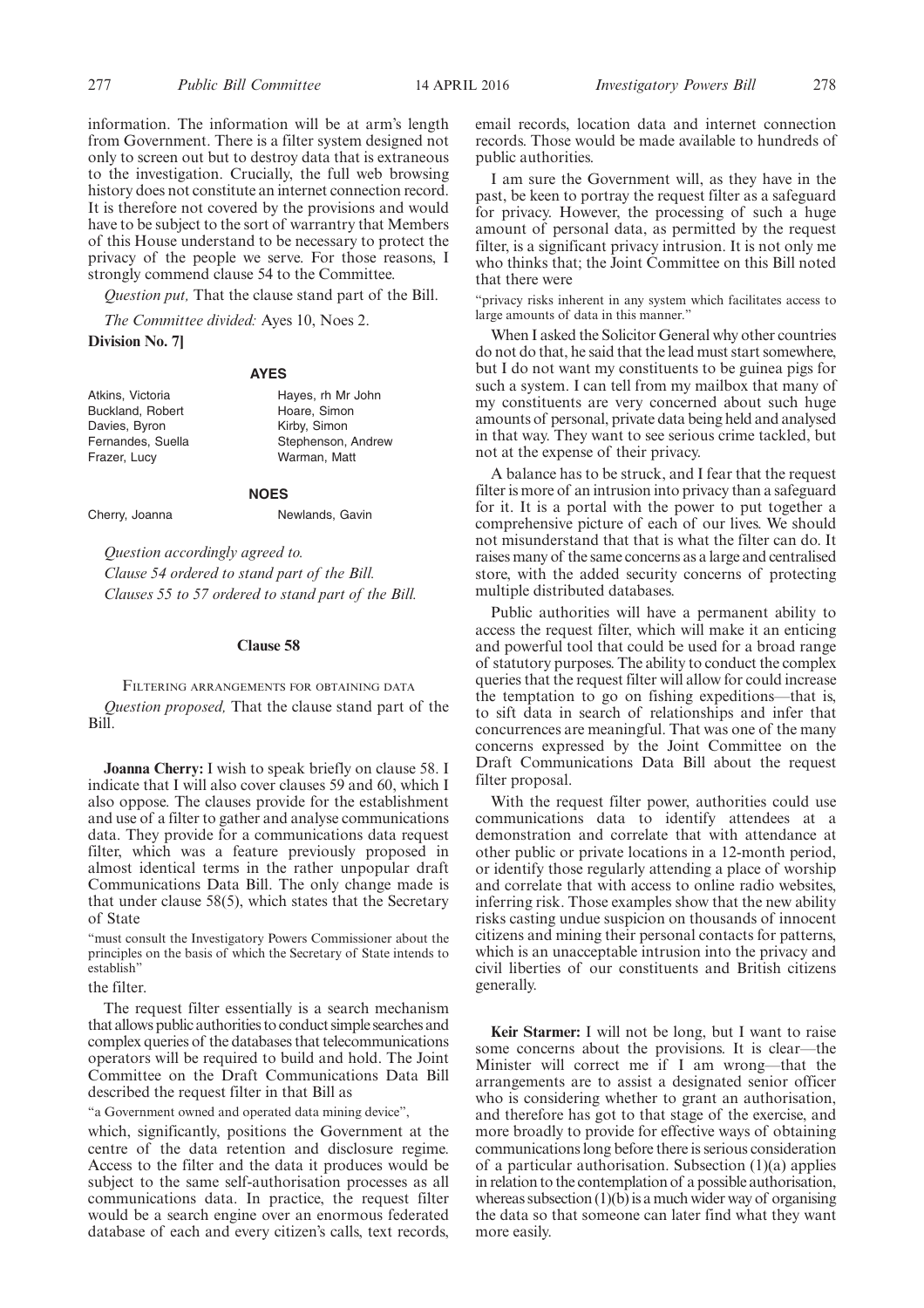#### *[Keir Starmer]*

The arrangements are made by the Secretary of State but then exercised by the designated senior officer, and we have discussed who will be doing that. It is so concerning because the provision allows for the designated senior officer, who in many cases will be not a high-ranking individual in a public authority, to start to organise the data that have been obtained under a retention power. It is therefore a very wide ranging power indeed.

#### 4.45 pm

I accept the argument that anything that allows the authorities to get to the data they need and moves out of the way data that are irrelevant to any possible exercise has real use. We will not oppose the clause because if the idea is effectively to deselect data on individuals who are not of interest, the sooner that is done the better. Nevertheless, I echo the concerns that have already been expressed that it is a very wide power that will in the end be exercised by relatively low-ranking individuals in an authority to look at and organise a huge amount of data. I have real concerns about the clause, but, for the reasons I have identified, we will not be voting against it.

**Mr Hayes:** We can probably satisfy the need to address the concerns that have been raised. First, let us be clear about privacy. To restate what I said when we began our consideration of the Bill, because there is no one's canon that I like to draw on more than my own,

"privacy…is at the heart"*––*[*Official Report, Investigatory Powers Public Bill Committee,* 12 April 2016; c. 90.]

of all we do. The defence of private interests and the protection of the public are the essence of the Bill. This filter is, of course, an additional safeguard. It will allow public authorities, when they are dealing with such a request, to consider on a case-by-case basis what needs to be released and, by implication, what does not.

The Joint Committee on the Bill considered this matter in some detail and concluded at paragraph 38:

"We welcome the amendments that have been made to the Request Filter proposal. They constitute an improvement on that which was included in the Draft Communications Data Bill."

There is, however, an argument about the process once a request has been made, and that is the argument made by the hon. and learned Member for Holborn and St Pancras.

The code of practice goes a long way towards making things clearer in chapter 9, paragraphs 9.1 to 9.4. Indeed, that chapter describes the request filter as

"an additional safeguard on the acquisition of communications data"

that will work in tandem with other safeguards to

"limit the volume of communications data being provided to a public authority.'

Therefore, the filter is a way of eliminating unnecessary data from release.

Nevertheless, I hear what the hon. and learned Gentleman says about ensuring that the permission to do that is in the hands of the right people and dealt with in the right way. It might be that we can say a little more about that in the code of practice. I will take a look at that, because there is an argument for refining that part of the code.

In response to the hon. and learned Member for Edinburgh South West, it is clear that public authorities will sometimes need to make complex inquiries. For example, they may ask multiple questions of multiple communications service providers for data to identify an unknown person who is suspected of having committed a crime at different places and at different times. The complexity of the requests is the context in which the application of the filter will be applied.

Currently, public authorities might approach communications service providers for location data to identify the mobile phones in specific locations at the relevant times to determine whether a particular phone and a particular individual is linked to three offences. To get to the end that I have described, very large amounts of data would be required, so the filter process is both a safeguard—a protection—and a way of making the system more practicable. For all of those reasons, it is an important part of the Bill. Having said that, I hear what is being said about the process rather than the principle of it. Maybe we could look at the process, but I am absolutely committed to the principle and on that basis I commend the clause to the Committee.

*Question put,* That the clause stand part of the Bill.

**AYES**

*The Committee divided:* Ayes 10, Noes 2.

## **Division No. 8]**

Atkins, Victoria Buckland, Robert Davies, Byron Fernandes, Suella Frazer, Lucy

Hayes, rh Mr John Hoare, Simon Kirby, Simon Stephenson, Andrew Warman, Matt

#### **NOES**

Cherry, Joanna Newlands, Gavin

*Question accordingly agreed to. Clause 58 ordered to stand part of the Bill.*

#### **Clause 59**

#### USE OF FILTERING ARRANGEMENTS IN PURSUANCE OF AN AUTHORISATION

*Question proposed,* That the clause stand part of the Bill.

**Joanna Cherry:** I oppose the clause for the same reasons and I do not think I need to elaborate further.

*Question put,* That the clause stand part of the Bill.

*The Committee divided:* Ayes 10, Noes 2.

**Division No. 9]**

#### **AYES**

Atkins, Victoria Buckland, Robert Davies, Byron Fernandes, Suella Frazer, Lucy

Hayes, rh Mr John Hoare, Simon Kirby, Simon Stephenson, Andrew Warman, Matt

#### **NOES**

Cherry, Joanna Newlands, Gavin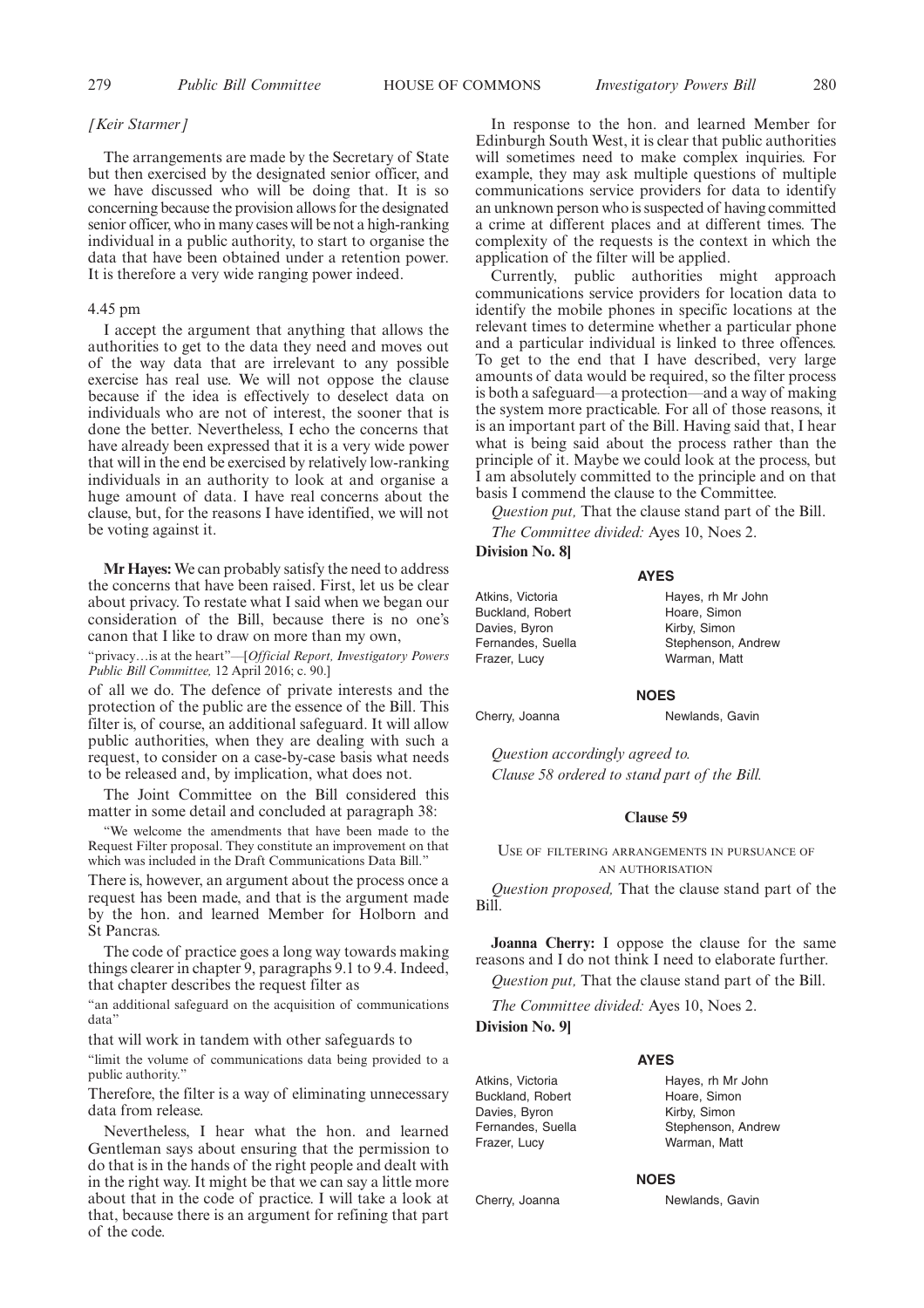*Question accordingly agreed to.*

*Clause 59 ordered to stand part of the Bill.*

#### **Clause 60**

DUTIES IN CONNECTION WITH OPERATION OF FILTERING ARRANGEMENTS

*Question proposed,* That the clause stand part of the Bill.

**Joanna Cherry:** I oppose the clause for the same reasons.

*Question put,* That the clause stand part of the Bill.

*The Committee divided:* Ayes 10, Noes 2. **Division No. 10]**

#### Atkins, Victoria Buckland, Robert Davies, Byron Fernandes, Suella Frazer, Lucy

Hayes, rh Mr John Hoare, Simon Kirby, Simon Stephenson, Andrew Warman, Matt

#### **NOES**

**AYES**

Cherry, Joanna Newlands, Gavin

*Question accordingly agreed to.*

*Clause 60 ordered to stand part of the Bill. Ordered,* That further consideration be now adjourned. *—(Simon Kirby.)*

### 4.54 pm

*Adjourned till Tuesday 19 April at twenty-five minutes past Nine o'clock.*